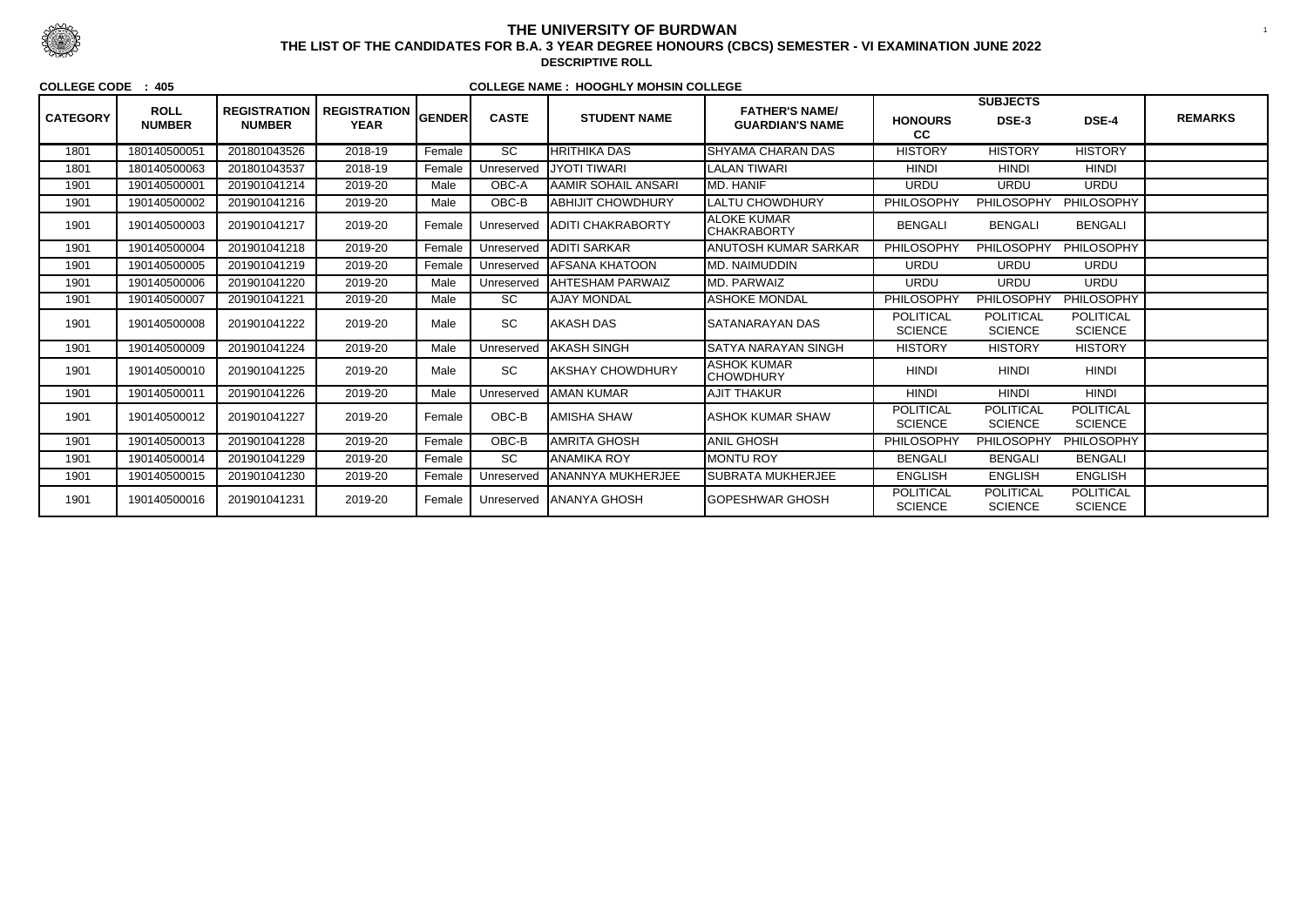|                 |                              |                                      |                                    |        |              |                           |                                                 |                                    | <b>SUBJECTS</b>                    |                                    |                |
|-----------------|------------------------------|--------------------------------------|------------------------------------|--------|--------------|---------------------------|-------------------------------------------------|------------------------------------|------------------------------------|------------------------------------|----------------|
| <b>CATEGORY</b> | <b>ROLL</b><br><b>NUMBER</b> | <b>REGISTRATION</b><br><b>NUMBER</b> | REGISTRATION GENDER<br><b>YEAR</b> |        | <b>CASTE</b> | <b>STUDENT NAME</b>       | <b>FATHER'S NAME/</b><br><b>GUARDIAN'S NAME</b> | <b>HONOURS</b><br>cc               | DSE-3                              | DSE-4                              | <b>REMARKS</b> |
| 1901            | 190140500017                 | 201901041232                         | 2019-20                            | Male   | <b>SC</b>    | <b>ANIKET CHANDRA DAS</b> | <b>RABINDRA NATH DAS</b>                        | <b>POLITICAL</b><br><b>SCIENCE</b> | <b>POLITICAL</b><br><b>SCIENCE</b> | <b>POLITICAL</b><br><b>SCIENCE</b> |                |
| 1901            | 190140500018                 | 201901041233                         | 2019-20                            | Female | <b>SC</b>    | <b>ANIMA HALDER</b>       | <b>SAILEN HALDER</b>                            | <b>SANSKRIT</b>                    | <b>SANSKRIT</b>                    | <b>SANSKRIT</b>                    |                |
| 1901            | 190140500019                 | 201901041234                         | 2019-20                            | Female | Unreservec   | <b>ANINDITA SAHA</b>      | <b>SWAPAN SAHA</b>                              | PHILOSOPHY                         | <b>PHILOSOPHY</b>                  | PHILOSOPHY                         |                |
| 1901            | 190140500020                 | 201901041235                         | 2019-20                            | Female | Unreserved   | <b>ANISHA DAS</b>         | <b>SUDIP DAS</b>                                | <b>ENGLISH</b>                     | <b>ENGLISH</b>                     | <b>ENGLISH</b>                     |                |
| 1901            | 190140500021                 | 201901041236                         | 2019-20                            | Female | OBC-A        | <b>ANISHA KHATUN</b>      | AJET ALI SEIKH                                  | <b>ENGLISH</b>                     | <b>ENGLISH</b>                     | <b>ENGLISH</b>                     |                |
| 1901            | 190140500022                 | 201901041237                         | 2019-20                            | Female | <b>SC</b>    | ANJALI RAJAK              | <b>BABU LAL RAJAK</b>                           | <b>HINDI</b>                       | <b>HINDI</b>                       | <b>HINDI</b>                       |                |
| 1901            | 190140500023                 | 201901041238                         | 2019-20                            | Female | <b>ST</b>    | <b>ANJALI SAREN</b>       | <b>BIRSING SAREN</b>                            | <b>HISTORY</b>                     | <b>HISTORY</b>                     | <b>HISTORY</b>                     |                |
| 1901            | 190140500024                 | 201901041239                         | 2019-20                            | Female | OBC-B        | <b>ANKITA CHOWDHURY</b>   | <b>SUBHENDU CHOWDHURY</b>                       | <b>ENGLISH</b>                     | <b>ENGLISH</b>                     | <b>ENGLISH</b>                     |                |
| 1901            | 190140500025                 | 201901041240                         | 2019-20                            | Female | Unreserved   | <b>ANKITA KUNDU</b>       | LATE AJOY KUNDU                                 | PHILOSOPHY                         | <b>PHILOSOPHY</b>                  | PHILOSOPHY                         |                |
| 1901            | 190140500026                 | 201901041241                         | 2019-20                            | Female | OBC-B        | IANKITA PAUL              | <b>SHYAM SUNDAR PAUL</b>                        | <b>ENGLISH</b>                     | <b>ENGLISH</b>                     | <b>ENGLISH</b>                     |                |
| 1901            | 190140500027                 | 201901041242                         | 2019-20                            | Male   | Unreserved   | ARBAZ KHAN                | <b>SERAJ KHAN</b>                               | <b>URDU</b>                        | <b>URDU</b>                        | <b>URDU</b>                        |                |
| 1901            | 190140500028                 | 201901041243                         | 2019-20                            | Female | Unreserved   | ARITRA SAU                | <b>PRAFULLA KUMAR SAU</b>                       | <b>ENGLISH</b>                     | <b>ENGLISH</b>                     | <b>ENGLISH</b>                     |                |
| 1901            | 190140500029                 | 201901041244                         | 2019-20                            | Male   | <b>SC</b>    | ARKA PATRA                | <b>BHUJANGA BHUSAN PATRA</b>                    | <b>ENGLISH</b>                     | <b>ENGLISH</b>                     | <b>ENGLISH</b>                     |                |
| 1901            | 190140500030                 | 201901041245                         | 2019-20                            | Male   | Unreserved   | <b>ARPAN BANERJEE</b>     | <b>DIPAK BANERJEE</b>                           | <b>HISTORY</b>                     | <b>HISTORY</b>                     | <b>HISTORY</b>                     |                |
| 1901            | 190140500031                 | 201901041246                         | 2019-20                            | Female | OBC-B        | <b>ARPITA GHOSH</b>       | <b>BABLU CHANDRA GHOSH</b>                      | <b>ENGLISH</b>                     | <b>ENGLISH</b>                     | <b>ENGLISH</b>                     |                |
| 1901            | 190140500032                 | 201901041247                         | 2019-20                            | Female | OBC-B        | <b>ARPITA GHOSH</b>       | <b>DILIP GHOSH</b>                              | <b>POLITICAL</b><br><b>SCIENCE</b> | <b>POLITICAL</b><br><b>SCIENCE</b> | <b>POLITICAL</b><br><b>SCIENCE</b> |                |
| 1901            | 190140500033                 | 201901041248                         | 2019-20                            | Female | Unreserved   | ARPITA SANA               | <b>ALOKE SANA</b>                               | <b>ENGLISH</b>                     | <b>ENGLISH</b>                     | <b>ENGLISH</b>                     |                |
| 1901            | 190140500034                 | 201901041249                         | 2019-20                            | Male   | Unreserved   | <b>ARUN SHAW</b>          | <b>PREM CHANDRA SHAW</b>                        | <b>HINDI</b>                       | <b>HINDI</b>                       | <b>HINDI</b>                       |                |



## **THE UNIVERSITY OF BURDWAN**<sup>2</sup> **THE LIST OF THE CANDIDATES FOR B.A. 3 YEAR DEGREE HONOURS (CBCS) SEMESTER - VI EXAMINATION JUNE 2022**

**DESCRIPTIVE ROLL**

#### **COLLEGE CODE : 405**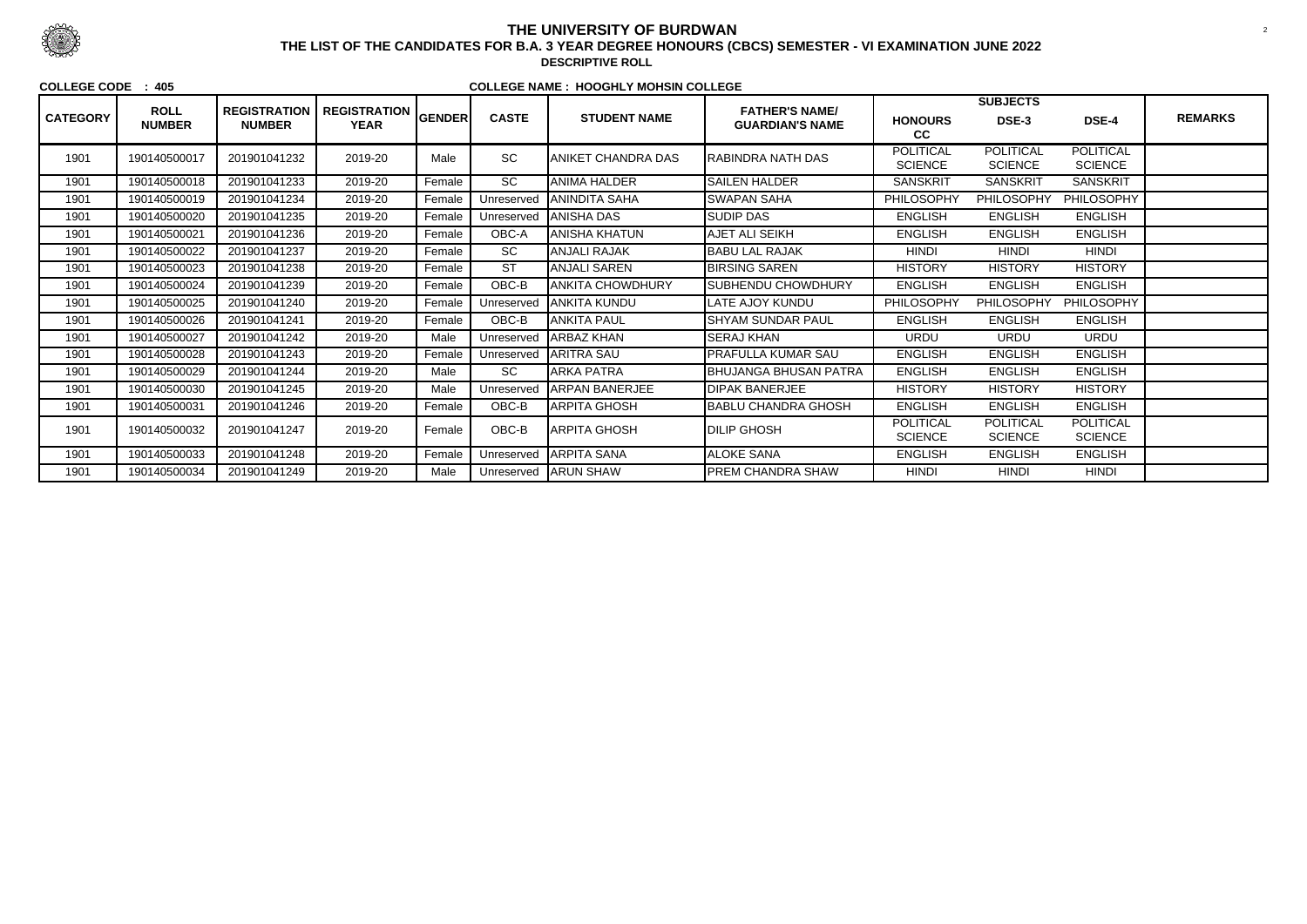|                 | <b>ROLL</b>   | <b>REGISTRATION</b> |                                    |               |              |                          | <b>FATHER'S NAME/</b>        |                                    | <b>SUBJECTS</b>                    |                                    |                |
|-----------------|---------------|---------------------|------------------------------------|---------------|--------------|--------------------------|------------------------------|------------------------------------|------------------------------------|------------------------------------|----------------|
| <b>CATEGORY</b> | <b>NUMBER</b> | <b>NUMBER</b>       | <b>REGISTRATION</b><br><b>YEAR</b> | <b>GENDER</b> | <b>CASTE</b> | <b>STUDENT NAME</b>      | <b>GUARDIAN'S NAME</b>       | <b>HONOURS</b><br>cc               | DSE-3                              | DSE-4                              | <b>REMARKS</b> |
| 1901            | 190140500035  | 201901041250        | 2019-20                            | Male          | OBC-B        | <b>ASAD RAJA KHAN</b>    | <b>MD SHAMSHAD KHAN</b>      | <b>HISTORY</b>                     | <b>HISTORY</b>                     | <b>HISTORY</b>                     |                |
| 1901            | 190140500036  | 201901041251        | 2019-20                            | Female        | OBC-A        | <b>ASMA KHATOON</b>      | <b>MD. HUSSAIN</b>           | <b>URDU</b>                        | <b>URDU</b>                        | <b>URDU</b>                        |                |
| 1901            | 190140500037  | 201901041252        | 2019-20                            | Female        | Unreserved   | AYANTIKA BANERJEE        | <b>AKSHOY KUMAR BANERJEE</b> | <b>ENGLISH</b>                     | <b>ENGLISH</b>                     | <b>ENGLISH</b>                     |                |
| 1901            | 190140500038  | 201901041253        | 2019-20                            | Female        | OBC-A        | <b>AYESHA PARWEEN</b>    | <b>AKHTAR ALI</b>            | <b>URDU</b>                        | <b>URDU</b>                        | <b>URDU</b>                        |                |
| 1901            | 190140500039  | 201901041254        | 2019-20                            | Male          | <b>SC</b>    | <b>BANDHAN ROY</b>       | NITYANANDA ROY               | <b>ENGLISH</b>                     | <b>ENGLISH</b>                     | <b>ENGLISH</b>                     |                |
| 1901            | 190140500040  | 201901041256        | 2019-20                            | Female        | OBC-B        | <b>BARSHA PAL</b>        | <b>TAPAN PAL</b>             | <b>POLITICAL</b><br><b>SCIENCE</b> | <b>POLITICAL</b><br><b>SCIENCE</b> | <b>POLITICAL</b><br><b>SCIENCE</b> |                |
| 1901            | 190140500041  | 201901041257        | 2019-20                            | Female        | <b>ST</b>    | <b>IBHASWATI SAREN</b>   | <b>BHUBAN MOHAN SAREN</b>    | <b>POLITICAL</b><br><b>SCIENCE</b> | <b>POLITICAL</b><br><b>SCIENCE</b> | <b>POLITICAL</b><br><b>SCIENCE</b> |                |
| 1901            | 190140500042  | 201901041258        | 2019-20                            | Female        | Unreserved   | <b>BIDISHA CHOWDHURI</b> | <b>PRADIP CHOWDHURI</b>      | <b>ENGLISH</b>                     | <b>ENGLISH</b>                     | <b>ENGLISH</b>                     |                |
| 1901            | 190140500043  | 201901041259        | 2019-20                            | Female        | Unreserved   | <b>IBIDISHA KUNDU</b>    | <b>KISHORE KUNDU</b>         | <b>POLITICAL</b><br><b>SCIENCE</b> | <b>POLITICAL</b><br><b>SCIENCE</b> | <b>POLITICAL</b><br><b>SCIENCE</b> |                |
| 1901            | 190140500044  | 201901041260        | 2019-20                            | Male          | Unreserved   | <b>BIKRAM DAS</b>        | <b>MANTU DAS</b>             | <b>POLITICAL</b><br><b>SCIENCE</b> | <b>POLITICAL</b><br><b>SCIENCE</b> | <b>POLITICAL</b><br><b>SCIENCE</b> |                |
| 1901            | 190140500045  | 201901041261        | 2019-20                            | Male          | OBC-B        | <b>BIMAL DAS</b>         | <b>BIKASH DAS</b>            | <b>HISTORY</b>                     | <b>HISTORY</b>                     | <b>HISTORY</b>                     |                |
| 1901            | 190140500046  | 201901041262        | 2019-20                            | Male          | <b>SC</b>    | <b>BISWAJIT BARMAN</b>   | <b>NOARAM BARMAN</b>         | PHILOSOPHY                         | <b>PHILOSOPHY</b>                  | <b>PHILOSOPHY</b>                  |                |
| 1901            | 190140500047  | 201901041263        | 2019-20                            | Male          | <b>SC</b>    | <b>BISWARUP DAS</b>      | <b>BISWA NATH DAS</b>        | <b>HISTORY</b>                     | <b>HISTORY</b>                     | <b>HISTORY</b>                     |                |
| 1901            | 190140500049  | 201901041265        | 2019-20                            | Female        | <b>SC</b>    | <b>CHITTRA BISWAS</b>    | <b>TAPAN KUMAR BISWAS</b>    | <b>SANSKRIT</b>                    | <b>SANSKRIT</b>                    | <b>SANSKRIT</b>                    |                |
| 1901            | 190140500050  | 201901041266        | 2019-20                            | Female        | OBC-A        | <b>DALIYA KHATUN</b>     | <b>SK. IYASIN MONDAL</b>     | <b>BENGALI</b>                     | <b>BENGALI</b>                     | <b>BENGALI</b>                     |                |
| 1901            | 190140500051  | 201901041267        | 2019-20                            | Female        | Unreserved   | <b>IDEBANJALI DAS</b>    | <b>KRISHNA KANTA DAS</b>     | <b>SANSKRIT</b>                    | <b>SANSKRIT</b>                    | <b>SANSKRIT</b>                    |                |
| 1901            | 190140500052  | 201901041268        | 2019-20                            | Female        | <b>ST</b>    | <b>DEBLINA MANDI</b>     | <b>RABILAL MANDI</b>         | <b>ENGLISH</b>                     | <b>ENGLISH</b>                     | <b>ENGLISH</b>                     |                |
| 1901            | 190140500053  | 201901041269        | 2019-20                            | Male          | OBC-B        | <b>IDEEP GHOSH</b>       | <b>MONORANJAN GHOSH</b>      | <b>POLITICAL</b><br><b>SCIENCE</b> | <b>POLITICAL</b><br><b>SCIENCE</b> | <b>POLITICAL</b><br><b>SCIENCE</b> |                |



## **THE UNIVERSITY OF BURDWAN**<sup>3</sup> **THE LIST OF THE CANDIDATES FOR B.A. 3 YEAR DEGREE HONOURS (CBCS) SEMESTER - VI EXAMINATION JUNE 2022**

**DESCRIPTIVE ROLL**

#### **COLLEGE CODE : 405**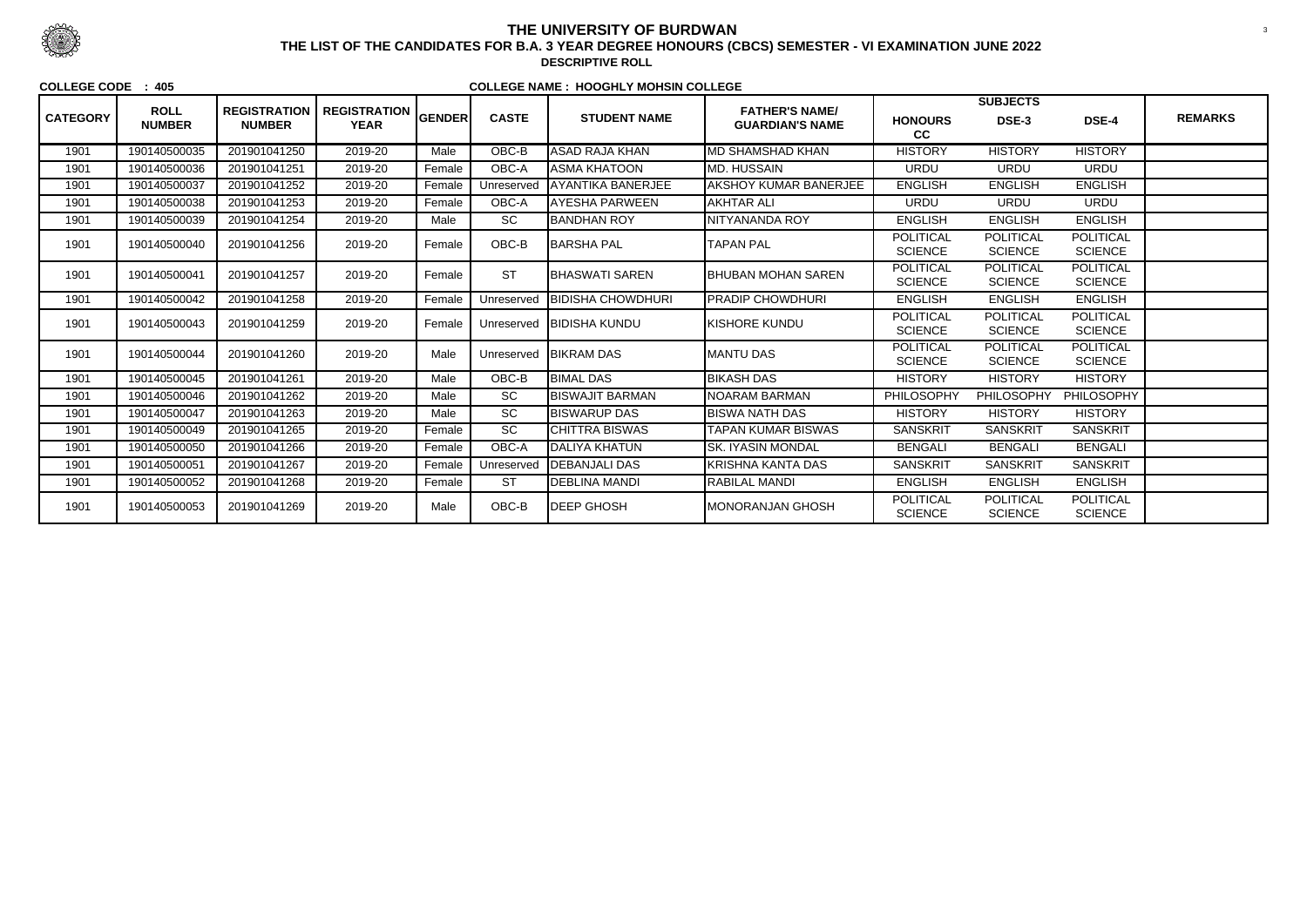|                 | <b>ROLL</b>   | <b>REGISTRATION</b> | <b>REGISTRATION</b> |        |              |                            | <b>FATHER'S NAME/</b>      |                                    | <b>SUBJECTS</b>                    |                                    |                |
|-----------------|---------------|---------------------|---------------------|--------|--------------|----------------------------|----------------------------|------------------------------------|------------------------------------|------------------------------------|----------------|
| <b>CATEGORY</b> | <b>NUMBER</b> | <b>NUMBER</b>       | <b>YEAR</b>         | GENDER | <b>CASTE</b> | <b>STUDENT NAME</b>        | <b>GUARDIAN'S NAME</b>     | <b>HONOURS</b><br>cc               | DSE-3                              | DSE-4                              | <b>REMARKS</b> |
| 1901            | 190140500054  | 201901041270        | 2019-20             | Male   | Unreserved   | <b>IDIP DUTTA</b>          | ISAMIR DUTTA               | <b>POLITICAL</b><br><b>SCIENCE</b> | <b>POLITICAL</b><br><b>SCIENCE</b> | <b>POLITICAL</b><br><b>SCIENCE</b> |                |
| 1901            | 190140500055  | 201901041271        | 2019-20             | Male   | Unreserved   | <b>DIPANJAN BISWAS</b>     | <b>SANJIB BISWAS</b>       | <b>HISTORY</b>                     | <b>HISTORY</b>                     | <b>HISTORY</b>                     |                |
| 1901            | 190140500056  | 201901041272        | 2019-20             | Female | Unreserved   | <b>DIPSIKHA PAL</b>        | <b>DIGAMBAR PAL</b>        | <b>ECONOMICS</b>                   | <b>ECONOMICS</b>                   | <b>ECONOMICS</b>                   |                |
| 1901            | 190140500057  | 201901041273        | 2019-20             | Female | Unreserved   | <b>DIYA DAS</b>            | <b>SUBRATA DAS</b>         | PHILOSOPHY                         | <b>PHILOSOPHY</b>                  | PHILOSOPHY                         |                |
| 1901            | 190140500058  | 201901041274        | 2019-20             | Female | <b>SC</b>    | DOYEL ROY                  | KISHOR ROY                 | <b>ENGLISH</b>                     | <b>ENGLISH</b>                     | <b>ENGLISH</b>                     |                |
| 1901            | 190140500059  | 201901041275        | 2019-20             | Female | OBC-B        | <b>ESITA MODAK</b>         | <b>SUBHASIS MODAK</b>      | PHILOSOPHY                         | <b>PHILOSOPHY</b>                  | PHILOSOPHY                         |                |
| 1901            | 190140500060  | 201901041276        | 2019-20             | Female | OBC-A        | EVANA AJMI                 | OCHIFAR MOLLAH             | <b>BENGALI</b>                     | <b>BENGALI</b>                     | <b>BENGALI</b>                     |                |
| 1901            | 190140500061  | 201901041277        | 2019-20             | Male   | Unreserved   | <b>FAISAL IQBAL</b>        | <b>IMD FAIYAZ FAROOQUI</b> | <b>URDU</b>                        | <b>URDU</b>                        | <b>URDU</b>                        |                |
| 1901            | 190140500062  | 201901041278        | 2019-20             | Female | Unreserved   | <b>FARHAT SABA</b>         | <b>SYED HUSSAIN</b>        | <b>URDU</b>                        | <b>URDU</b>                        | <b>URDU</b>                        |                |
| 1901            | 190140500063  | 201901041281        | 2019-20             | Male   | <b>SC</b>    | <b>GOPINATH SARKAR</b>     | <b>HARIDAS SARKAR</b>      | <b>HISTORY</b>                     | <b>HISTORY</b>                     | <b>HISTORY</b>                     |                |
| 1901            | 190140500064  | 201901041282        | 2019-20             | Female | Unreserved   | <b>GULAFSHAN KHATOON</b>   | LT MD TAUHID QURAISHI      | <b>URDU</b>                        | <b>URDU</b>                        | <b>URDU</b>                        |                |
| 1901            | 190140500065  | 201901041283        | 2019-20             | Female | OBC-A        | <b>GULSHAN ARA</b>         | <b>MD ISHAQUE</b>          | <b>URDU</b>                        | <b>URDU</b>                        | <b>URDU</b>                        |                |
| 1901            | 190140500066  | 201901041284        | 2019-20             | Male   | OBC-A        | <b>HAFIZUR RAHAMAN</b>     | <b>IMD SAMSER ALAM</b>     | <b>POLITICAL</b><br><b>SCIENCE</b> | <b>POLITICAL</b><br><b>SCIENCE</b> | <b>POLITICAL</b><br><b>SCIENCE</b> |                |
| 1901            | 190140500067  | 201901041285        | 2019-20             | Male   | <b>SC</b>    | <b>HARIOM KUMAR MAHATO</b> | NARAYAN MAHATO             | <b>HINDI</b>                       | <b>HINDI</b>                       | <b>HINDI</b>                       |                |
| 1901            | 190140500068  | 201901041286        | 2019-20             | Female | Unreserved   | <b>IHASINA KHATOON</b>     | <b>ISAKIL AHAMED</b>       | <b>URDU</b>                        | <b>URDU</b>                        | <b>URDU</b>                        |                |
| 1901            | 190140500069  | 201901041287        | 2019-20             | Female | Unreserved   | <b>HOMAIRA TABASSUM</b>    | MD. ASHRAF AZAD            | <b>URDU</b>                        | <b>URDU</b>                        | <b>URDU</b>                        |                |
| 1901            | 190140500070  | 201901041288        | 2019-20             | Female | OBC-A        | HUSNA FATEMA               | IMD SHAMIM                 | <b>POLITICAL</b><br><b>SCIENCE</b> | <b>POLITICAL</b><br><b>SCIENCE</b> | <b>POLITICAL</b><br><b>SCIENCE</b> |                |
| 1901            | 190140500071  | 201901041289        | 2019-20             | Male   | OBC-A        | IMAMUDDIN ANSARI           | QEYAMUDDIN ANSARI          | <b>URDU</b>                        | <b>URDU</b>                        | <b>URDU</b>                        |                |



## **THE UNIVERSITY OF BURDWAN**

 <sup>4</sup> **THE LIST OF THE CANDIDATES FOR B.A. 3 YEAR DEGREE HONOURS (CBCS) SEMESTER - VI EXAMINATION JUNE 2022DESCRIPTIVE ROLL**

**COLLEGE CODE : 405**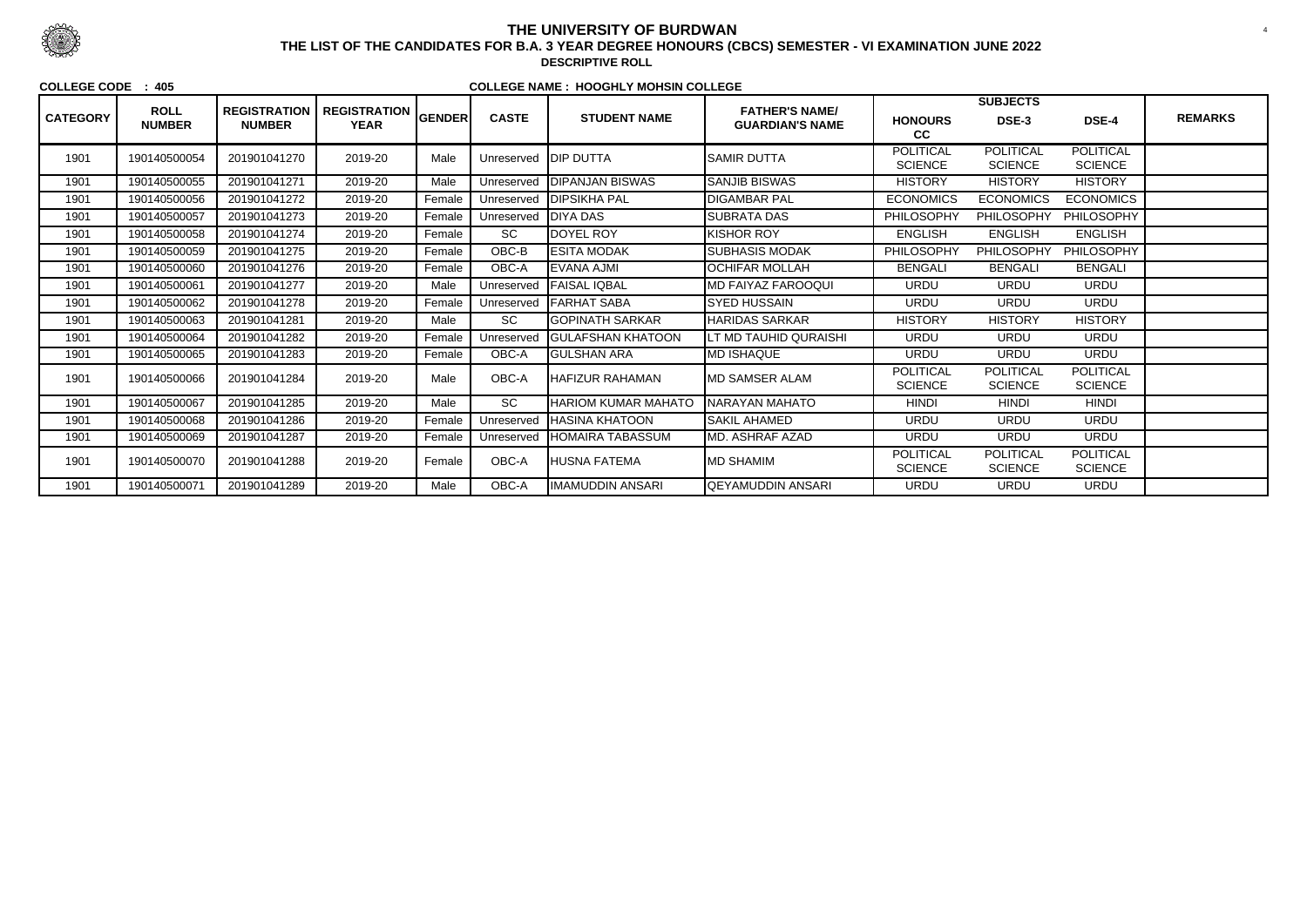|                 |                              |                                      |                                    |        |              |                                         |                                                 |                                    | <b>SUBJECTS</b>                    |                                    |                |
|-----------------|------------------------------|--------------------------------------|------------------------------------|--------|--------------|-----------------------------------------|-------------------------------------------------|------------------------------------|------------------------------------|------------------------------------|----------------|
| <b>CATEGORY</b> | <b>ROLL</b><br><b>NUMBER</b> | <b>REGISTRATION</b><br><b>NUMBER</b> | <b>REGISTRATION</b><br><b>YEAR</b> | GENDER | <b>CASTE</b> | <b>STUDENT NAME</b>                     | <b>FATHER'S NAME/</b><br><b>GUARDIAN'S NAME</b> | <b>HONOURS</b><br>cc               | DSE-3                              | DSE-4                              | <b>REMARKS</b> |
| 1901            | 190140500072                 | 201901041290                         | 2019-20                            | Female | Unreserved   |                                         | INDRANI BHATTACHARJEE SAMIR KR. BHATTACHARJEE   | <b>POLITICAL</b><br><b>SCIENCE</b> | <b>POLITICAL</b><br><b>SCIENCE</b> | <b>POLITICAL</b><br><b>SCIENCE</b> |                |
| 1901            | 190140500073                 | 201901041291                         | 2019-20                            | Female | Unreserved   | <b>INDRANI BISWAS</b>                   | <b>ARUN BISWAS</b>                              | <b>SANSKRIT</b>                    | <b>SANSKRIT</b>                    | <b>SANSKRIT</b>                    |                |
| 1901            | 190140500074                 | 201901041292                         | 2019-20                            | Female | Unreserved   | <b>IPSITA GHOSH</b>                     | <b>PRADIP GHOSH</b>                             | PHILOSOPHY                         | PHILOSOPHY                         | PHILOSOPHY                         |                |
| 1901            | 190140500075                 | 201901041293                         | 2019-20                            | Female | OBC-B        | <b>ISHA SADHUKHAN</b>                   | <b>RABIN SADHUKHAN</b>                          | <b>ENGLISH</b>                     | <b>ENGLISH</b>                     | <b>ENGLISH</b>                     |                |
| 1901            | 190140500077                 | 201901041296                         | 2019-20                            | Female | <b>SC</b>    | <b>JOYASHREE ROY</b>                    | <b>JOYDEB ROY</b>                               | PHILOSOPHY                         | <b>PHILOSOPHY</b>                  | PHILOSOPHY                         |                |
| 1901            | 190140500078                 | 201901041297                         | 2019-20                            | Male   | OBC-B        | <b>KARTICK CHANDRA</b><br><b>IGHOSH</b> | <b>SUFAL CHANDRA GHOSH</b>                      | <b>HISTORY</b>                     | <b>HISTORY</b>                     | <b>HISTORY</b>                     |                |
| 1901            | 190140500079                 | 201901041298                         | 2019-20                            | Female | OBC-A        | <b>IKOHINOOR KHATUN</b>                 | <b>ABDUL KALAM</b>                              | <b>ENGLISH</b>                     | <b>ENGLISH</b>                     | <b>ENGLISH</b>                     |                |
| 1901            | 190140500080                 | 201901041299                         | 2019-20                            | Female | Unreserved   | <b>LISA BANERJEE</b>                    | <b>GOUTAM BANERJEE</b>                          | <b>BENGALI</b>                     | <b>BENGALI</b>                     | <b>BENGALI</b>                     |                |
| 1901            | 190140500081                 | 201901041300                         | 2019-20                            | Male   | <b>SC</b>    | LOKNATH SANA                            | <b>PAROTOSH SANA</b>                            | <b>SANSKRIT</b>                    | <b>SANSKRIT</b>                    | <b>SANSKRIT</b>                    |                |
| 1901            | 190140500082                 | 201901041301                         | 2019-20                            | Female | OBC-A        | <b>MAHEK MUMTAZ</b>                     | MD. MUMTAZ                                      | <b>URDU</b>                        | <b>URDU</b>                        | <b>URDU</b>                        |                |
| 1901            | 190140500083                 | 201901041302                         | 2019-20                            | Female | OBC-A        | <b>MAHJABIN BANO</b>                    | <b>MD.ALAMGIR ANSARI</b>                        | <b>ENGLISH</b>                     | <b>ENGLISH</b>                     | <b>ENGLISH</b>                     |                |
| 1901            | 190140500084                 | 201901041303                         | 2019-20                            | Female | Unreserved   | <b>IMAHUA GHOSHAL</b>                   | <b>TARAK KUMAR GHOSHAL</b>                      | <b>ENGLISH</b>                     | <b>ENGLISH</b>                     | <b>ENGLISH</b>                     |                |
| 1901            | 190140500085                 | 201901041304                         | 2019-20                            | Female | <b>SC</b>    | MAHUYA PRAMANIK                         | <b>TAPAN PRAMANIK</b>                           | <b>BENGALI</b>                     | <b>BENGALI</b>                     | <b>BENGALI</b>                     |                |
| 1901            | 190140500086                 | 201901041305                         | 2019-20                            | Female | <b>SC</b>    | MAMPI HALDER                            | <b>DILIP HALDER</b>                             | <b>ENGLISH</b>                     | <b>ENGLISH</b>                     | <b>ENGLISH</b>                     |                |
| 1901            | 190140500087                 | 201901041306                         | 2019-20                            | Female | Unreserved   | <b>IMAYURI BANERJEE</b>                 | <b>MOHANLAL BANERJEE</b>                        | <b>ENGLISH</b>                     | <b>ENGLISH</b>                     | <b>ENGLISH</b>                     |                |
| 1901            | 190140500088                 | 201901041307                         | 2019-20                            | Male   | Unreserved   | IMD RAZZAQ NOORAIN                      | <b>AKBAR ALI</b>                                | <b>POLITICAL</b><br><b>SCIENCE</b> | <b>POLITICAL</b><br><b>SCIENCE</b> | <b>POLITICAL</b><br><b>SCIENCE</b> |                |
| 1901            | 190140500089                 | 201901041308                         | 2019-20                            | Male   | Unreserved   | <b>IMD SOEB</b>                         | <b>MD SANAWAR ALI</b>                           | <b>URDU</b>                        | <b>URDU</b>                        | <b>URDU</b>                        |                |
| 1901            | 190140500090                 | 201901041309                         | 2019-20                            | Male   | OBC-A        | <b>MD ZEESHAN ASLAM</b><br>ANSARI       | <b>MD ASLAM ANSARI</b>                          | <b>URDU</b>                        | <b>URDU</b>                        | <b>URDU</b>                        |                |



# **THE UNIVERSITY OF BURDWAN**

 <sup>5</sup> **THE LIST OF THE CANDIDATES FOR B.A. 3 YEAR DEGREE HONOURS (CBCS) SEMESTER - VI EXAMINATION JUNE 2022DESCRIPTIVE ROLL**

**COLLEGE CODE : 405**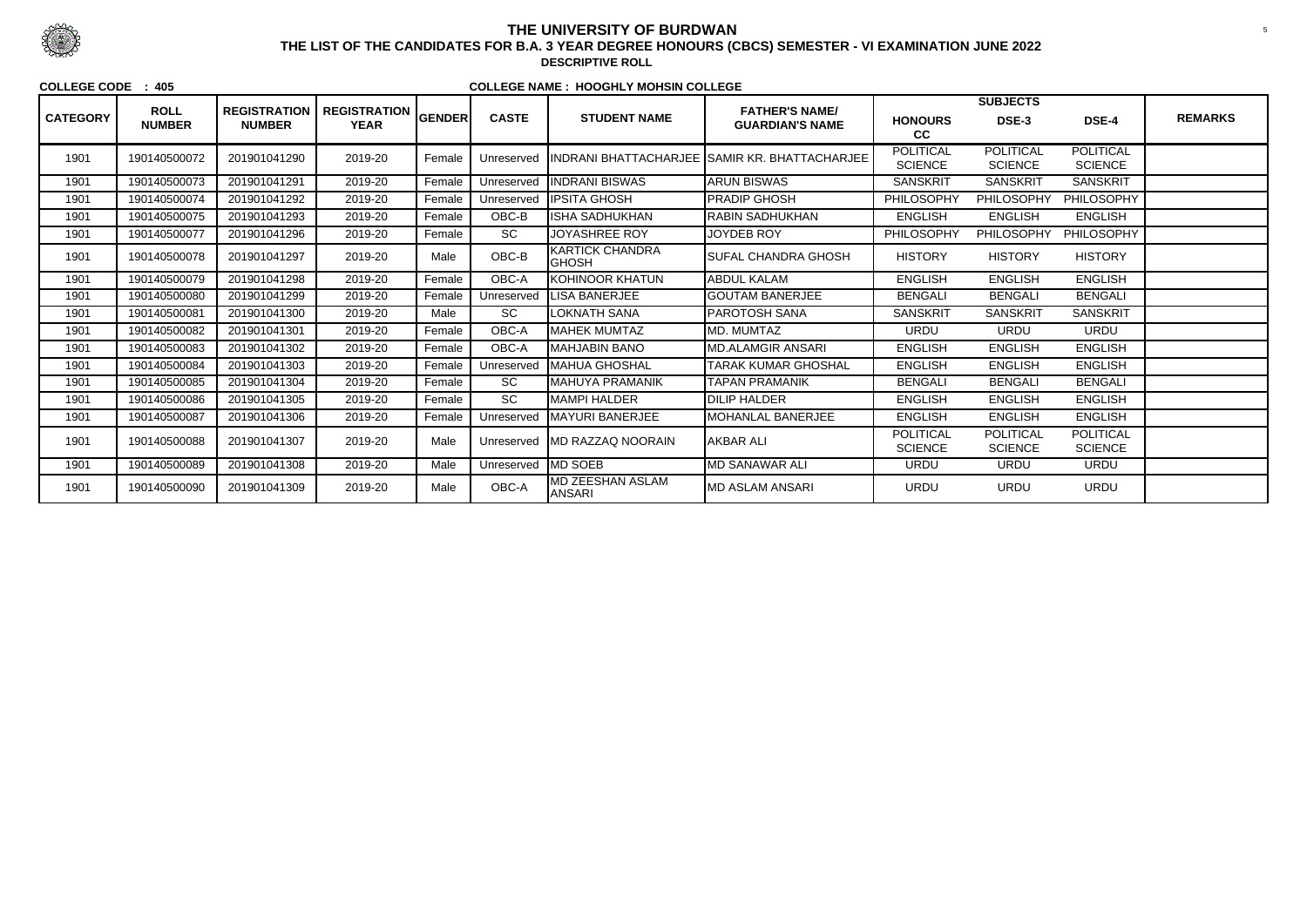|                 | <b>ROLL</b>   |                                      |                                    |               |              |                            | <b>FATHER'S NAME/</b>  |                                    | <b>SUBJECTS</b>                    |                                    |                |
|-----------------|---------------|--------------------------------------|------------------------------------|---------------|--------------|----------------------------|------------------------|------------------------------------|------------------------------------|------------------------------------|----------------|
| <b>CATEGORY</b> | <b>NUMBER</b> | <b>REGISTRATION</b><br><b>NUMBER</b> | <b>REGISTRATION</b><br><b>YEAR</b> | <b>GENDER</b> | <b>CASTE</b> | <b>STUDENT NAME</b>        | <b>GUARDIAN'S NAME</b> | <b>HONOURS</b><br>cc               | DSE-3                              | <b>DSE-4</b>                       | <b>REMARKS</b> |
| 1901            | 190140500091  | 201901041310                         | 2019-20                            | Male          |              | Unreserved MD. AZHAR ALI   | <b>SHAKIL AHMED</b>    | <b>POLITICAL</b><br><b>SCIENCE</b> | <b>POLITICAL</b><br><b>SCIENCE</b> | <b>POLITICAL</b><br><b>SCIENCE</b> |                |
| 1901            | 190140500092  | 201901041312                         | 2019-20                            | Male          | OBC-A        | <b>MD. IQBAL ANSARI</b>    | MD. SHAHID ANSARI      | <b>URDU</b>                        | <b>URDU</b>                        | <b>URDU</b>                        |                |
| 1901            | 190140500093  | 201901041313                         | 2019-20                            | Male          | OBC-A        | <b>MD. IRFAN</b>           | MUMTAZ ALAM            | <b>URDU</b>                        | <b>URDU</b>                        | <b>URDU</b>                        |                |
| 1901            | 190140500094  | 201901041314                         | 2019-20                            | Male          | Unreserved   | MD. JALALUDDIN             | <b>MD. REYAZUDDIN</b>  | <b>URDU</b>                        | <b>URDU</b>                        | <b>URDU</b>                        |                |
| 1901            | 190140500095  | 201901041315                         | 2019-20                            | Male          | OBC-A        | <b>IMD. NOORAIN ANSARI</b> | <b>SABIR ALI</b>       | <b>URDU</b>                        | <b>URDU</b>                        | <b>URDU</b>                        |                |
| 1901            | 190140500096  | 201901041316                         | 2019-20                            | Female        | <b>SC</b>    | MEGHA DAS                  | LALTU DAS              | <b>SANSKRIT</b>                    | <b>SANSKRIT</b>                    | <b>SANSKRIT</b>                    |                |
| 1901            | 190140500097  | 201901041317                         | 2019-20                            | Female        | Unreserved   | <b>MOULI KHAMARU</b>       | <b>PALLAB KHAMARU</b>  | <b>SANSKRIT</b>                    | <b>SANSKRIT</b>                    | <b>SANSKRIT</b>                    |                |
| 1901            | 190140500098  | 201901041318                         | 2019-20                            | Female        | OBC-B        | <b>IMUKTA SHAH</b>         | <b>NANDA LAL SHAH</b>  | <b>HINDI</b>                       | <b>HINDI</b>                       | <b>HINDI</b>                       |                |
| 1901            | 190140500099  | 201901041319                         | 2019-20                            | Female        | SC           | <b>IMUMPI ROY</b>          | <b>ANIL ROY</b>        | <b>POLITICAL</b><br><b>SCIENCE</b> | <b>POLITICAL</b><br><b>SCIENCE</b> | <b>POLITICAL</b><br><b>SCIENCE</b> |                |
| 1901            | 190140500100  | 201901041320                         | 2019-20                            | Female        | Unreserved   | <b>INABANITA PAUL</b>      | <b>NARAYAN PAUL</b>    | <b>BENGALI</b>                     | <b>BENGALI</b>                     | <b>BENGALI</b>                     |                |
| 1901            | 190140500101  | 201901041321                         | 2019-20                            | Female        | Unreserved   | <b>INABARUPA DAS</b>       | LATE KAUSHIK DAS       | <b>POLITICAL</b><br><b>SCIENCE</b> | <b>POLITICAL</b><br><b>SCIENCE</b> | <b>POLITICAL</b><br><b>SCIENCE</b> |                |
| 1901            | 190140500102  | 201901041322                         | 2019-20                            | Female        | Unreserved   | <b>NAHIDA KHATOON</b>      | MD. CHAND ANSARI       | <b>URDU</b>                        | <b>URDU</b>                        | <b>URDU</b>                        |                |
| 1901            | 190140500103  | 201901041323                         | 2019-20                            | Male          | OBC-A        | <b>NAJER ALISK</b>         | <b>ABU TALEB SK</b>    | <b>ENGLISH</b>                     | <b>ENGLISH</b>                     | <b>ENGLISH</b>                     |                |
| 1901            | 190140500104  | 201901041324                         | 2019-20                            | Female        |              | Unreserved   NANDINI PAL   | <b>INDRAJIT PAL</b>    | <b>POLITICAL</b><br><b>SCIENCE</b> | <b>POLITICAL</b><br><b>SCIENCE</b> | <b>POLITICAL</b><br><b>SCIENCE</b> |                |
| 1901            | 190140500105  | 201901041325                         | 2019-20                            | Female        | Unreserved   | <b>NANDITA DAS</b>         | <b>LALMOHAN DAS</b>    | <b>BENGALI</b>                     | <b>BENGALI</b>                     | <b>BENGALI</b>                     |                |
| 1901            | 190140500106  | 201901041326                         | 2019-20                            | Female        | OBC-A        | <b>INARGIS REHENA</b>      | <b>MAHIM MOLLA</b>     | <b>BENGALI</b>                     | <b>BENGALI</b>                     | <b>BENGALI</b>                     |                |
| 1901            | 190140500108  | 201901041329                         | 2019-20                            | Female        | Unreserved   | <b>NOUSHABA PARVEEN</b>    | MD. SABIR              | <b>HISTORY</b>                     | <b>HISTORY</b>                     | <b>HISTORY</b>                     |                |
| 1901            | 190140500109  | 201901041330                         | 2019-20                            | Male          | Unreserved   | <b>NUMAN AHMED</b>         | <b>KHURSHID AHMED</b>  | <b>URDU</b>                        | <b>URDU</b>                        | <b>URDU</b>                        |                |



## **THE UNIVERSITY OF BURDWAN**<sup>6</sup> **THE LIST OF THE CANDIDATES FOR B.A. 3 YEAR DEGREE HONOURS (CBCS) SEMESTER - VI EXAMINATION JUNE 2022**

**DESCRIPTIVE ROLL**

#### **COLLEGE CODE : 405**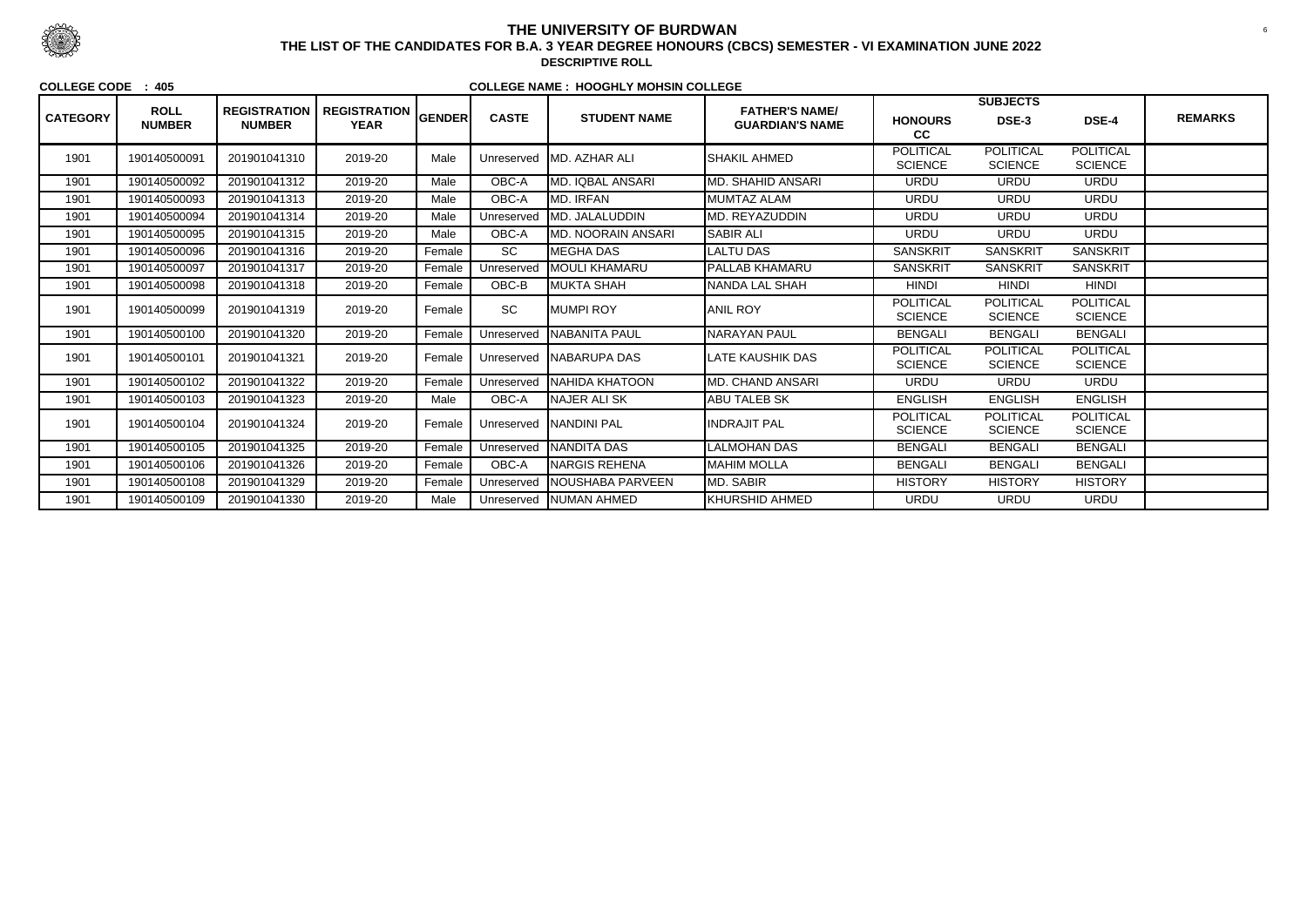|                 |                              |                                      |                                    |               |                 |                                                 |                                                 |                                    | <b>SUBJECTS</b>                    |                                    |                |
|-----------------|------------------------------|--------------------------------------|------------------------------------|---------------|-----------------|-------------------------------------------------|-------------------------------------------------|------------------------------------|------------------------------------|------------------------------------|----------------|
| <b>CATEGORY</b> | <b>ROLL</b><br><b>NUMBER</b> | <b>REGISTRATION</b><br><b>NUMBER</b> | <b>REGISTRATION</b><br><b>YEAR</b> | <b>GENDER</b> | <b>CASTE</b>    | <b>STUDENT NAME</b>                             | <b>FATHER'S NAME/</b><br><b>GUARDIAN'S NAME</b> | <b>HONOURS</b><br>cc               | DSE-3                              | DSE-4                              | <b>REMARKS</b> |
| 1901            | 190140500110                 | 201901041331                         | 2019-20                            | Female        | $\overline{SC}$ | <b>PARAMITA DHARA</b>                           | <b>PRABIR DHARA</b>                             | <b>SANSKRIT</b>                    | <b>SANSKRIT</b>                    | <b>SANSKRIT</b>                    |                |
| 1901            | 190140500111                 | 201901041332                         | 2019-20                            | Female        | Unreserved      | <b>IPAYAL DAS</b>                               | <b>DILIP KUMAR DAS</b>                          | <b>HISTORY</b>                     | <b>HISTORY</b>                     | <b>HISTORY</b>                     |                |
| 1901            | 190140500112                 | 201901041333                         | 2019-20                            | Female        | OBC-B           | <b>PINKI SHAW</b>                               | <b>UMESH SHAW</b>                               | <b>HINDI</b>                       | <b>HINDI</b>                       | <b>HINDI</b>                       |                |
| 1901            | 190140500113                 | 201901041334                         | 2019-20                            | Female        |                 | Unreserved   PIYA SINGHA                        | <b> SHYAMAL SINGHA</b>                          | <b>POLITICAL</b><br><b>SCIENCE</b> | <b>POLITICAL</b><br><b>SCIENCE</b> | <b>POLITICAL</b><br><b>SCIENCE</b> |                |
| 1901            | 190140500114                 | 201901041335                         | 2019-20                            | Female        | $OBC-B$         | <b>PIYALI DAS</b>                               | <b>PINTU DAS</b>                                | <b>BENGALI</b>                     | <b>BENGALI</b>                     | <b>BENGALI</b>                     |                |
| 1901            | 190140500116                 | 201901041337                         | 2019-20                            | Female        | Unreserved      | <b>POUSHALI MUKHERJEE</b>                       | <b>DEBABRATA MUKHERJEE</b>                      | <b>HISTORY</b>                     | <b>HISTORY</b>                     | <b>HISTORY</b>                     |                |
| 1901            | 190140500117                 | 201901041338                         | 2019-20                            | Female        | <b>SC</b>       | <b>PRAJNA DAS</b>                               | <b>PANKAJ KUMAR DAS</b>                         | <b>POLITICAL</b><br><b>SCIENCE</b> | <b>POLITICAL</b><br><b>SCIENCE</b> | <b>POLITICAL</b><br><b>SCIENCE</b> |                |
| 1901            | 190140500118                 | 201901041339                         | 2019-20                            | Male          | Unreserved      | <b>PRANAB BHATTACHARJEE PURNA BHATTACHARJEE</b> |                                                 | <b>POLITICAL</b><br><b>SCIENCE</b> | <b>POLITICAL</b><br><b>SCIENCE</b> | POLITICAL<br><b>SCIENCE</b>        |                |
| 1901            | 190140500119                 | 201901041340                         | 2019-20                            | Female        | Unreserved      | <b>IPRATIVA BASU</b>                            | <b>PARTHA BASU</b>                              | <b>BENGALI</b>                     | <b>BENGALI</b>                     | <b>BENGALI</b>                     |                |
| 1901            | 190140500120                 | 201901041341                         | 2019-20                            | Male          | OBC-B           | <b>PRITAM YADAV</b>                             | <b>PREM KUMAR YADAV</b>                         | <b>POLITICAL</b><br><b>SCIENCE</b> | <b>POLITICAL</b><br><b>SCIENCE</b> | <b>POLITICAL</b><br><b>SCIENCE</b> |                |
| 1901            | 190140500121                 | 201901041342                         | 2019-20                            | Female        | Unreserved      | <b>IPRITHA BANERJEE</b>                         | <b>SANAT KUMAR BANERJEE</b>                     | <b>BENGALI</b>                     | <b>BENGALI</b>                     | <b>BENGALI</b>                     |                |
| 1901            | 190140500122                 | 201901041343                         | 2019-20                            | Female        | <b>SC</b>       | <b>PRITHA BISWAS</b>                            | <b>PRABIR BISWAS</b>                            | PHILOSOPHY                         | <b>PHILOSOPHY</b>                  | PHILOSOPHY                         |                |
| 1901            | 190140500124                 | 201901041345                         | 2019-20                            | Female        | OBC-B           | <b>PRIYA GHOSH</b>                              | LATE ANIL GHOSH                                 | <b>SANSKRIT</b>                    | <b>SANSKRIT</b>                    | <b>SANSKRIT</b>                    |                |
| 1901            | 190140500125                 | 201901041346                         | 2019-20                            | Female        | Unreserved      | <b>PRIYA SINGH</b>                              | BALIRAM SINGH                                   | <b>HINDI</b>                       | <b>HINDI</b>                       | <b>HINDI</b>                       |                |
| 1901            | 190140500126                 | 201901041347                         | 2019-20                            | Female        | OBC-B           | <b>PRIYANKA KUMARI</b><br><b>THAKUR</b>         | ARUN KUMAR THAKUR                               | <b>HINDI</b>                       | <b>HINDI</b>                       | <b>HINDI</b>                       |                |
| 1901            | 190140500127                 | 201901041348                         | 2019-20                            | Female        | SC              | <b>PRIYANKA MONDAL</b>                          | <b>SWAPAN MONDAL</b>                            | <b>ENGLISH</b>                     | <b>ENGLISH</b>                     | <b>ENGLISH</b>                     |                |
| 1901            | 190140500128                 | 201901041349                         | 2019-20                            | Female        | <b>SC</b>       | <b>PRIYANKA RAM</b>                             | <b>SHIWAJI RAM</b>                              | <b>ENGLISH</b>                     | <b>ENGLISH</b>                     | <b>ENGLISH</b>                     |                |
| 1901            | 190140500129                 | 201901041350                         | 2019-20                            | Female        | OBC-B           | <b>PUJA GHOSH</b>                               | <b>SAMIR KUMAR GHOSH</b>                        | <b>SANSKRIT</b>                    | <b>SANSKRIT</b>                    | <b>SANSKRIT</b>                    |                |



## **THE UNIVERSITY OF BURDWAN**<sup>7</sup> **THE LIST OF THE CANDIDATES FOR B.A. 3 YEAR DEGREE HONOURS (CBCS) SEMESTER - VI EXAMINATION JUNE 2022**

**DESCRIPTIVE ROLL**

### **COLLEGE CODE : 405**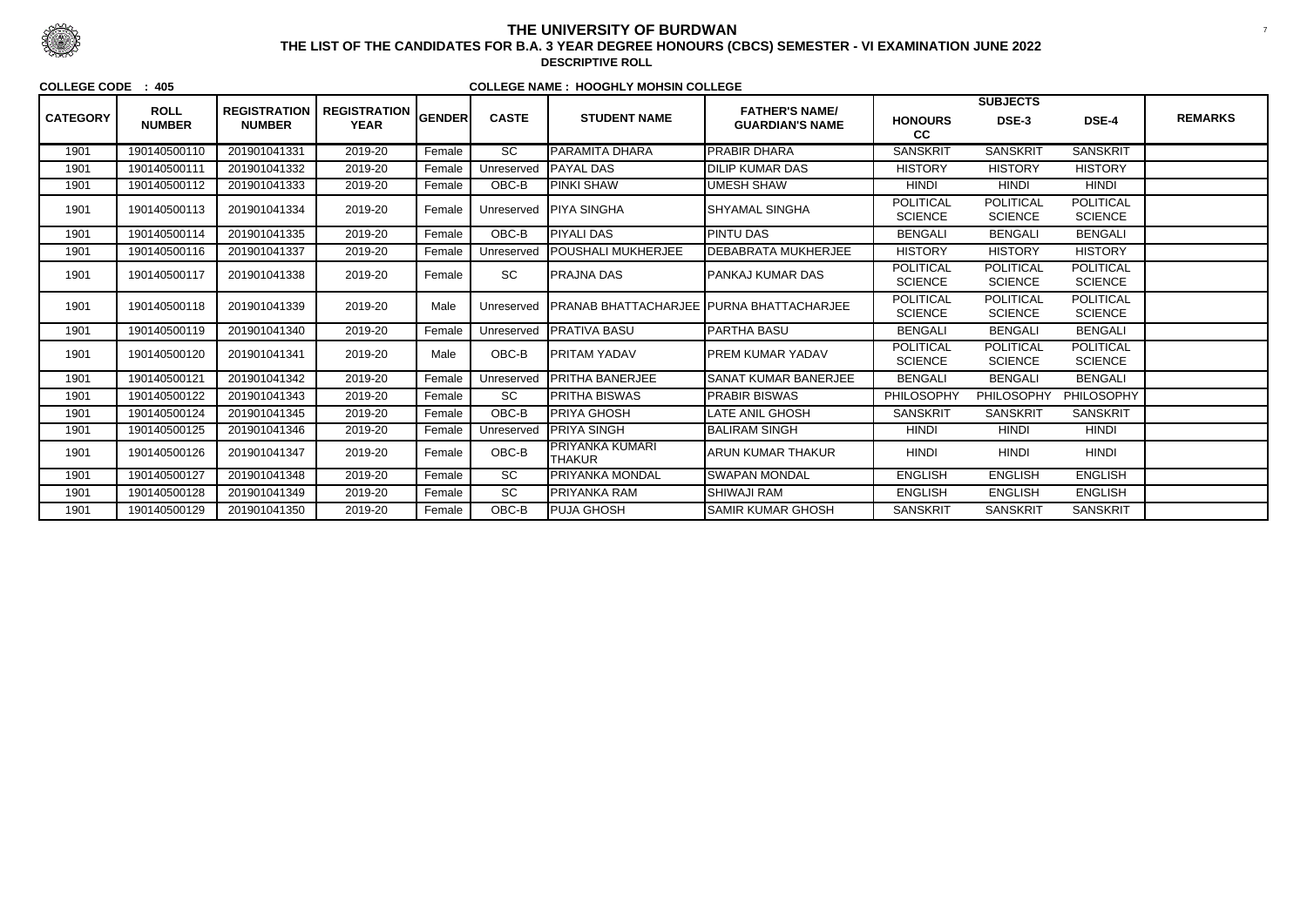|                 |                              |                                      |                                    |        |                 |                                  |                                                 |                                    | <b>SUBJECTS</b>                    |                                    |                |
|-----------------|------------------------------|--------------------------------------|------------------------------------|--------|-----------------|----------------------------------|-------------------------------------------------|------------------------------------|------------------------------------|------------------------------------|----------------|
| <b>CATEGORY</b> | <b>ROLL</b><br><b>NUMBER</b> | <b>REGISTRATION</b><br><b>NUMBER</b> | REGISTRATION GENDER<br><b>YEAR</b> |        | <b>CASTE</b>    | <b>STUDENT NAME</b>              | <b>FATHER'S NAME/</b><br><b>GUARDIAN'S NAME</b> | <b>HONOURS</b><br>cc               | DSE-3                              | DSE-4                              | <b>REMARKS</b> |
| 1901            | 190140500130                 | 201901041351                         | 2019-20                            | Female | $\overline{SC}$ | <b>PUSPITA MALLICK</b>           | <b>TAPAN MALLICK</b>                            | <b>BENGALI</b>                     | <b>BENGALI</b>                     | <b>BENGALI</b>                     |                |
| 1901            | 190140500131                 | 201901041352                         | 2019-20                            | Female | OBC-A           | RAFIA SHANA                      | <b>MD. SHANAULLAH ANSARI</b>                    | <b>URDU</b>                        | <b>URDU</b>                        | <b>URDU</b>                        |                |
| 1901            | 190140500132                 | 201901041353                         | 2019-20                            | Male   | <b>SC</b>       | <b>IRAHUL ROY</b>                | LT. UTTAM ROY                                   | <b>ENGLISH</b>                     | <b>ENGLISH</b>                     | <b>ENGLISH</b>                     |                |
| 1901            | 190140500133                 | 201901041354                         | 2019-20                            | Male   | Unreserved      | RAJARSHI<br><b>BHATTACHARJEE</b> | IBISWAJIT BHATTACHARJEE                         | <b>POLITICAL</b><br><b>SCIENCE</b> | <b>POLITICAL</b><br><b>SCIENCE</b> | <b>POLITICAL</b><br><b>SCIENCE</b> |                |
| 1901            | 190140500134                 | 201901041355                         | 2019-20                            | Female | OBC-B           | <b>IRAJASREE GHOSH</b>           | <b>SANJIB GHOSH</b>                             | <b>HISTORY</b>                     | <b>HISTORY</b>                     | <b>HISTORY</b>                     |                |
| 1901            | 190140500135                 | 201901041356                         | 2019-20                            | Female | <b>SC</b>       | <b>IRANI BAG</b>                 | LALAN BAG                                       | <b>SANSKRIT</b>                    | <b>SANSKRIT</b>                    | <b>SANSKRIT</b>                    |                |
| 1901            | 190140500136                 | 201901041357                         | 2019-20                            | Female | OBC-B           | <b>RANJANA GHOSH</b>             | SITARAM GHOSH                                   | <b>HISTORY</b>                     | <b>HISTORY</b>                     | <b>HISTORY</b>                     |                |
| 1901            | 190140500137                 | 201901041358                         | 2019-20                            | Female | Unreserved      | <b>RASHIDA KHATOON</b>           | AHAMED HUSSAIN                                  | <b>URDU</b>                        | <b>URDU</b>                        | <b>URDU</b>                        |                |
| 1901            | 190140500138                 | 201901041359                         | 2019-20                            | Female | OBC-B           | <b>REETIKA CHAL</b>              | <b>TARAPADA CHAL</b>                            | PHILOSOPHY                         | <b>PHILOSOPHY</b>                  | PHILOSOPHY                         |                |
| 1901            | 190140500139                 | 201901041360                         | 2019-20                            | Female | <b>ST</b>       | REKHA SAREN                      | <b>RANJIT SAREN</b>                             | <b>BENGALI</b>                     | <b>BENGALI</b>                     | <b>BENGALI</b>                     |                |
| 1901            | 190140500140                 | 201901041361                         | 2019-20                            | Female | Unreserved      | <b>RESHMI GUPTA</b>              | <b>RAJESH GUPTA</b>                             | <b>HINDI</b>                       | <b>HINDI</b>                       | <b>HINDI</b>                       |                |
| 1901            | 190140500141                 | 201901041362                         | 2019-20                            | Female | Unreserved      | <b>RESHMI KHATUN</b>             | LATE ABDUL MALAK                                | <b>SANSKRIT</b>                    | <b>SANSKRIT</b>                    | <b>SANSKRIT</b>                    |                |
| 1901            | 190140500142                 | 201901041363                         | 2019-20                            | Female | Unreserved      | RIMA SAHA                        | <b>SUBAL SAHA</b>                               | <b>SANSKRIT</b>                    | <b>SANSKRIT</b>                    | <b>SANSKRIT</b>                    |                |
| 1901            | 190140500143                 | 201901041364                         | 2019-20                            | Female | SC              | RIMPA BARMAN                     | <b>GOBINDA BARMAN</b>                           | PHILOSOPHY                         | <b>PHILOSOPHY</b>                  | PHILOSOPHY                         |                |
| 1901            | 190140500144                 | 201901041365                         | 2019-20                            | Female | <b>SC</b>       | <b>RIMPA JANA</b>                | <b>SANJAY JANA</b>                              | <b>POLITICAL</b><br><b>SCIENCE</b> | <b>POLITICAL</b><br><b>SCIENCE</b> | <b>POLITICAL</b><br><b>SCIENCE</b> |                |
| 1901            | 190140500145                 | 201901041366                         | 2019-20                            | Female | <b>SC</b>       | <b>RIMPA MONDAL</b>              | <b>KALOSONA MONDAL</b>                          | <b>SANSKRIT</b>                    | <b>SANSKRIT</b>                    | <b>SANSKRIT</b>                    |                |
| 1901            | 190140500147                 | 201901041368                         | 2019-20                            | Female | OBC-B           | <b>RINKI SHAW</b>                | <b>RATAN SHAW</b>                               | <b>HINDI</b>                       | <b>HINDI</b>                       | <b>HINDI</b>                       |                |
| 1901            | 190140500148                 | 201901041369                         | 2019-20                            | Female | Unreserved      | <b>RIYA GHOSH</b>                | JAGABANDHU GHOSH                                | <b>BENGALI</b>                     | <b>BENGALI</b>                     | <b>BENGALI</b>                     |                |



## **THE UNIVERSITY OF BURDWAN**<sup>8</sup> **THE LIST OF THE CANDIDATES FOR B.A. 3 YEAR DEGREE HONOURS (CBCS) SEMESTER - VI EXAMINATION JUNE 2022**

**DESCRIPTIVE ROLL**

#### **COLLEGE CODE : 405**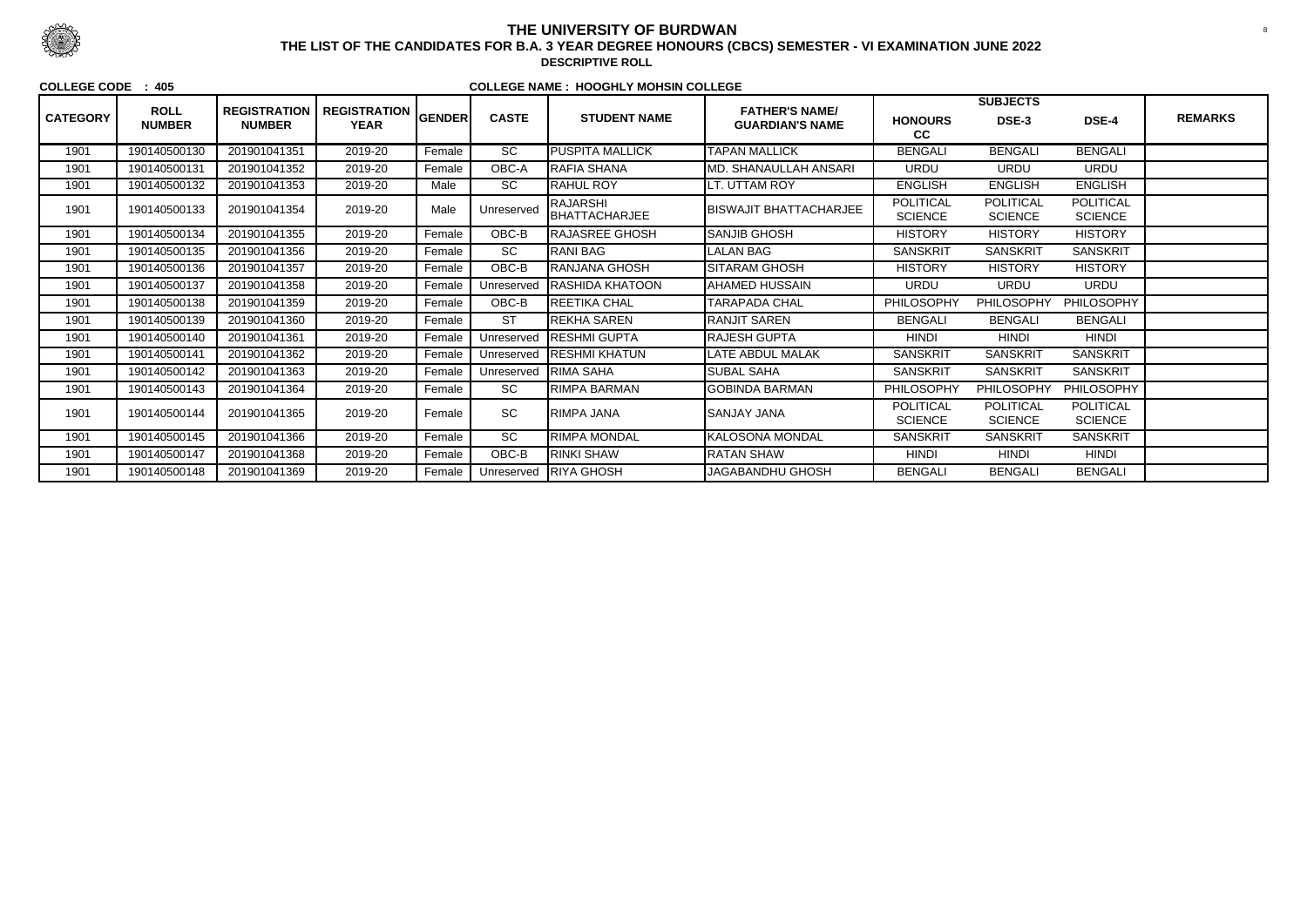|                 | <b>ROLL</b>   | <b>REGISTRATION</b> |                                    |               |              |                         | <b>FATHER'S NAME/</b>     |                                    | <b>SUBJECTS</b>                    |                                    |                |
|-----------------|---------------|---------------------|------------------------------------|---------------|--------------|-------------------------|---------------------------|------------------------------------|------------------------------------|------------------------------------|----------------|
| <b>CATEGORY</b> | <b>NUMBER</b> | <b>NUMBER</b>       | <b>REGISTRATION</b><br><b>YEAR</b> | <b>GENDER</b> | <b>CASTE</b> | <b>STUDENT NAME</b>     | <b>GUARDIAN'S NAME</b>    | <b>HONOURS</b><br>cc               | DSE-3                              | DSE-4                              | <b>REMARKS</b> |
| 1901            | 190140500149  | 201901041370        | 2019-20                            | Female        | Unreserved   | <b>RIYA KUNDU</b>       | <b>BIKASH KUNDU</b>       | PHILOSOPHY                         | <b>PHILOSOPHY</b>                  | <b>PHILOSOPHY</b>                  |                |
| 1901            | 190140500150  | 201901041371        | 2019-20                            | Female        | Unreserved   | <b>RIYA MONDAL</b>      | NIRMAL KUMAR MONDAL       | <b>BENGALI</b>                     | <b>BENGALI</b>                     | <b>BENGALI</b>                     |                |
| 1901            | 190140500151  | 201901041372        | 2019-20                            | Male          | SC           | <b>ROHAN RAJAK</b>      | <b>GOUTAM RAJAK</b>       | <b>ENGLISH</b>                     | <b>ENGLISH</b>                     | <b>ENGLISH</b>                     |                |
| 1901            | 190140500152  | 201901041374        | 2019-20                            | Female        | OBC-A        | ROSHAN ARA              | MD. SALIM                 | <b>HISTORY</b>                     | <b>HISTORY</b>                     | <b>HISTORY</b>                     |                |
| 1901            | 190140500153  | 201901041375        | 2019-20                            | Female        | Unreserved   | <b>ROSHNI PARWEEN</b>   | <b>SHAHID AKHTAR</b>      | <b>URDU</b>                        | <b>URDU</b>                        | <b>URDU</b>                        |                |
| 1901            | 190140500154  | 201901041376        | 2019-20                            | Female        | OBC-A        | <b>RUBINA KHATUN</b>    | <b>SK ALAUDDIN</b>        | <b>HISTORY</b>                     | <b>HISTORY</b>                     | <b>HISTORY</b>                     |                |
| 1901            | 190140500155  | 201901041377        | 2019-20                            | Female        | OBC-A        | <b>RUKHSAR KHATOON</b>  | <b>I</b> SK. HASAN        | <b>POLITICAL</b><br><b>SCIENCE</b> | <b>POLITICAL</b><br><b>SCIENCE</b> | <b>POLITICAL</b><br><b>SCIENCE</b> |                |
| 1901            | 190140500156  | 201901041378        | 2019-20                            | Female        | SC           | <b>RUMPA PRAMANICK</b>  | <b>BADAN PRAMANICK</b>    | <b>POLITICAL</b><br><b>SCIENCE</b> | <b>POLITICAL</b><br><b>SCIENCE</b> | <b>POLITICAL</b><br><b>SCIENCE</b> |                |
| 1901            | 190140500157  | 201901041379        | 2019-20                            | Female        | OBC-B        | <b>SABA KHAN</b>        | <b>MD ISHTEYAQUE KHAN</b> | <b>URDU</b>                        | <b>URDU</b>                        | <b>URDU</b>                        |                |
| 1901            | 190140500158  | 201901041380        | 2019-20                            | Female        | OBC-A        | <b>SABA PARWEEN</b>     | <b>HAIDER ALI</b>         | <b>URDU</b>                        | <b>URDU</b>                        | <b>URDU</b>                        |                |
| 1901            | 190140500160  | 201901041382        | 2019-20                            | Male          | OBC-B        | <b>SADAN PAUL</b>       | SATTYA PADO PAUL          | <b>BENGALI</b>                     | <b>BENGALI</b>                     | <b>BENGALI</b>                     |                |
| 1901            | 190140500161  | 201901041383        | 2019-20                            | Female        | OBC-A        | <b>SAFINA KHATOON</b>   | <b>BABU ALI</b>           | <b>URDU</b>                        | <b>URDU</b>                        | <b>URDU</b>                        |                |
| 1901            | 190140500162  | 201901041384        | 2019-20                            | Male          | Unreserved   | <b>ISAHBAZ HUSSAIN</b>  | RAHAMAT HUSSAIN           | <b>POLITICAL</b><br><b>SCIENCE</b> | <b>POLITICAL</b><br><b>SCIENCE</b> | POLITICAL<br><b>SCIENCE</b>        |                |
| 1901            | 190140500163  | 201901041386        | 2019-20                            | Female        |              | Unreserved SAINETRI SOM | <b>DIPANKAR SOM</b>       | <b>POLITICAL</b><br><b>SCIENCE</b> | <b>POLITICAL</b><br><b>SCIENCE</b> | POLITICAL<br><b>SCIENCE</b>        |                |
| 1901            | 190140500164  | 201901041387        | 2019-20                            | Female        | OBC-B        | <b>SAISTA NAZ</b>       | <b>SHAKIR ALI</b>         | <b>URDU</b>                        | <b>URDU</b>                        | <b>URDU</b>                        |                |
| 1901            | 190140500165  | 201901041388        | 2019-20                            | Male          | Unreserved   | <b>SAMPAD KOLEY</b>     | RAMPRASAD KOLEY           | <b>SANSKRIT</b>                    | <b>SANSKRIT</b>                    | <b>SANSKRIT</b>                    |                |
| 1901            | 190140500166  | 201901041389        | 2019-20                            | Female        | Unreserved   | <b>SANCHAITA SINHA</b>  | <b>RAJAT SINHA</b>        | <b>ECONOMICS</b>                   | <b>ECONOMICS</b>                   | <b>ECONOMICS</b>                   |                |
| 1901            | 190140500167  | 201901041390        | 2019-20                            | Female        | Unreserved   | <b>SANDHELI SIKDAR</b>  | <b>TAPAN KUMAR SIKDAR</b> | <b>ENGLISH</b>                     | <b>ENGLISH</b>                     | <b>ENGLISH</b>                     |                |



## **THE UNIVERSITY OF BURDWAN**<sup>9</sup> **THE LIST OF THE CANDIDATES FOR B.A. 3 YEAR DEGREE HONOURS (CBCS) SEMESTER - VI EXAMINATION JUNE 2022**

**DESCRIPTIVE ROLL**

#### **COLLEGE CODE : 405**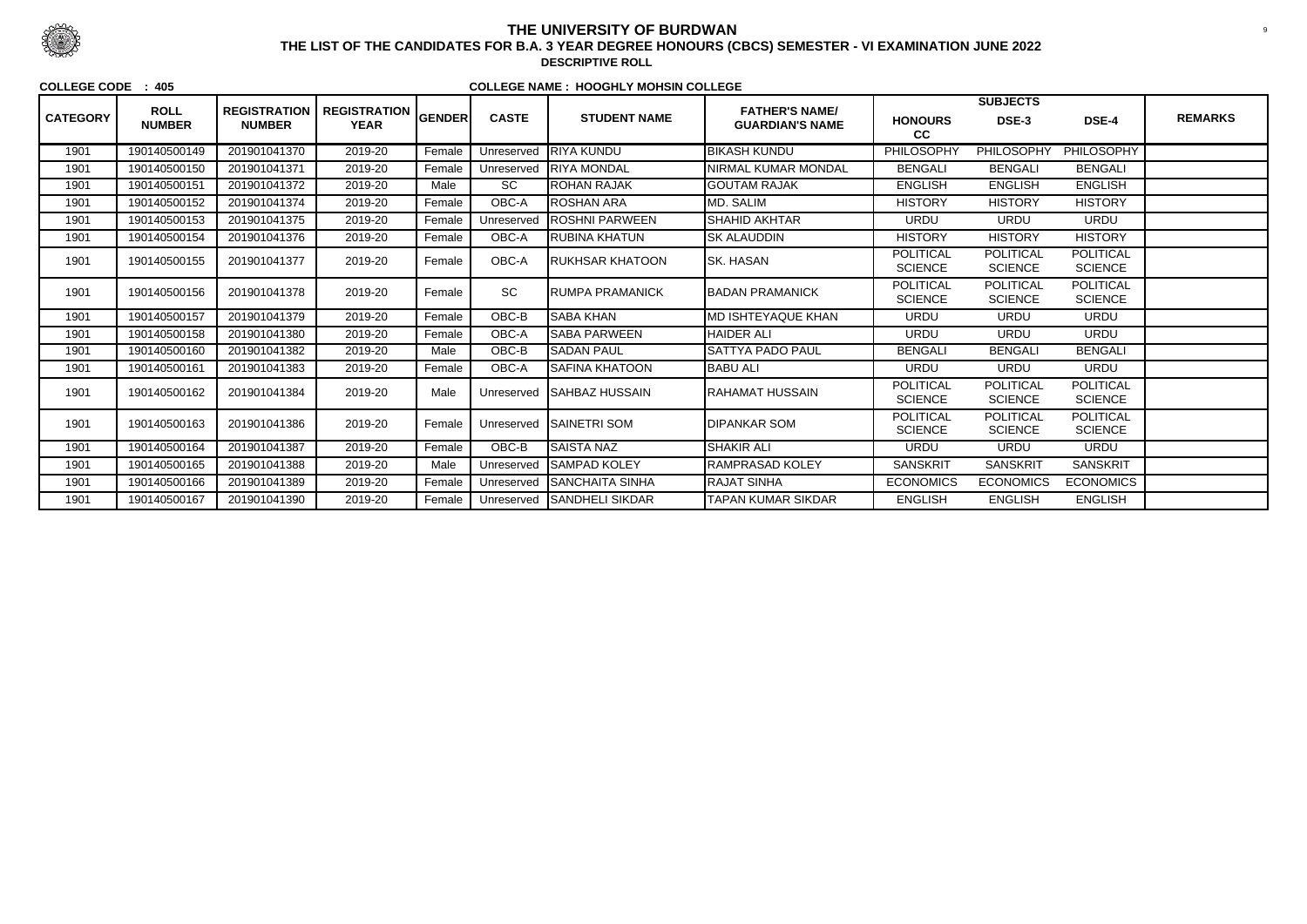|                 |                              |                                      |                                    |               |              |                                         | <b>FATHER'S NAME/</b>      |                                    | <b>SUBJECTS</b>                    |                                    |                |
|-----------------|------------------------------|--------------------------------------|------------------------------------|---------------|--------------|-----------------------------------------|----------------------------|------------------------------------|------------------------------------|------------------------------------|----------------|
| <b>CATEGORY</b> | <b>ROLL</b><br><b>NUMBER</b> | <b>REGISTRATION</b><br><b>NUMBER</b> | <b>REGISTRATION</b><br><b>YEAR</b> | <b>GENDER</b> | <b>CASTE</b> | <b>STUDENT NAME</b>                     | <b>GUARDIAN'S NAME</b>     | <b>HONOURS</b><br>cc               | DSE-3                              | DSE-4                              | <b>REMARKS</b> |
| 1901            | 190140500168                 | 201901041391                         | 2019-20                            | Female        | $OBC-B$      | <b>SANGITA PAUL</b>                     | LATE NABA KUMAR PAUL       | PHILOSOPHY                         | <b>PHILOSOPHY</b>                  | PHILOSOPHY                         |                |
| 1901            | 190140500169                 | 201901041392                         | 2019-20                            | Female        | Unreserved   | <b>SANJUKTA ROY</b><br><b>CHOWDHURY</b> | <b>TAPAN ROY CHOWDHURY</b> | PHILOSOPHY                         | PHILOSOPHY                         | PHILOSOPHY                         |                |
| 1901            | 190140500170                 | 201901041393                         | 2019-20                            | Male          | Unreserved   | <b>SANKET SAHA</b>                      | <b>SANJIT SAHA</b>         | <b>POLITICAL</b><br><b>SCIENCE</b> | <b>POLITICAL</b><br><b>SCIENCE</b> | POLITICAL<br><b>SCIENCE</b>        |                |
| 1901            | 190140500171                 | 201901041394                         | 2019-20                            | Female        | OBC-B        | <b>SARAMA PAL</b>                       | RAMKRISHNA PAL             | <b>PHILOSOPHY</b>                  | <b>PHILOSOPHY</b>                  | PHILOSOPHY                         |                |
| 1901            | 190140500172                 | 201901041395                         | 2019-20                            | Male          | <b>SC</b>    | ISARANDIP MONDAL                        | <b>ARUN MONDAL</b>         | <b>HISTORY</b>                     | <b>HISTORY</b>                     | <b>HISTORY</b>                     |                |
| 1901            | 190140500173                 | 201901041396                         | 2019-20                            | Female        | Unreserved   | <b>SARMISTHA DAS</b>                    | <b>CHIRANJIT DAS</b>       | PHILOSOPHY                         | PHILOSOPHY                         | PHILOSOPHY                         |                |
| 1901            | 190140500174                 | 201901041397                         | 2019-20                            | Female        | Unreserved   | <b>SATHI ADHIKARY</b>                   | RABIN ADHIKARY             | POLITICAL<br><b>SCIENCE</b>        | <b>POLITICAL</b><br><b>SCIENCE</b> | POLITICAL<br><b>SCIENCE</b>        |                |
| 1901            | 190140500175                 | 201901041398                         | 2019-20                            | Male          | Unreserved   | <b>ISAYAN PODDAR</b>                    | <b>SANJIB PODDAR</b>       | <b>ECONOMICS</b>                   | <b>ECONOMICS</b>                   | <b>ECONOMICS</b>                   |                |
| 1901            | 190140500176                 | 201901041399                         | 2019-20                            | Female        | Unreserved   | <b>SAYANI GHOSH</b>                     | <b>ANIL GHOSH</b>          | <b>POLITICAL</b><br><b>SCIENCE</b> | <b>POLITICAL</b><br><b>SCIENCE</b> | <b>POLITICAL</b><br><b>SCIENCE</b> |                |
| 1901            | 190140500178                 | 201901041401                         | 2019-20                            | Female        | <b>SC</b>    | <b>SAYERI PRAMANIK</b>                  | <b>RANJIT PRAMANIK</b>     | <b>ENGLISH</b>                     | <b>ENGLISH</b>                     | <b>ENGLISH</b>                     |                |
| 1901            | 190140500179                 | 201901041402                         | 2019-20                            | Female        | Unreserved   | <b>SAYONI DAN</b>                       | <b>DEEP NARAYAN DAN</b>    | <b>ENGLISH</b>                     | <b>ENGLISH</b>                     | <b>ENGLISH</b>                     |                |
| 1901            | 190140500180                 | 201901041403                         | 2019-20                            | Female        | Unreserved   | ISEMANTI KUMAR                          | <b>MANAS KUMAR</b>         | <b>ENGLISH</b>                     | <b>ENGLISH</b>                     | <b>ENGLISH</b>                     |                |
| 1901            | 190140500181                 | 201901041404                         | 2019-20                            | Female        | Unreserved   | <b>SHABANA PARWEEN</b>                  | KALAMUDDIN                 | <b>URDU</b>                        | <b>URDU</b>                        | <b>URDU</b>                        |                |
| 1901            | 190140500182                 | 201901041405                         | 2019-20                            | Female        | OBC-A        | <b>SHAGUFTA PARVEEN</b>                 | <b>PARVEZ ALAM ANSARI</b>  | <b>URDU</b>                        | <b>URDU</b>                        | <b>URDU</b>                        |                |
| 1901            | 190140500184                 | 201901041408                         | 2019-20                            | Female        | OBC-A        | <b>SHAHEEN KHATUN</b>                   | <b>IMD. ZAFAR HOSSAIN</b>  | <b>HISTORY</b>                     | <b>HISTORY</b>                     | <b>HISTORY</b>                     |                |
| 1901            | 190140500185                 | 201901041409                         | 2019-20                            | Female        | OBC-A        | <b>SHAJIA ABEDIN</b>                    | <b>ZAINUL ABEDIN</b>       | <b>URDU</b>                        | <b>URDU</b>                        | <b>URDU</b>                        |                |
| 1901            | 190140500186                 | 201901041410                         | 2019-20                            | Female        | <b>ST</b>    | <b>SHAMPA SAREN</b>                     | <b>BISWANATH SAREN</b>     | <b>ENGLISH</b>                     | <b>ENGLISH</b>                     | <b>ENGLISH</b>                     |                |
| 1901            | 190140500187                 | 201901041411                         | 2019-20                            | Female        | Unreserved   | <b>SHARMILA LAHA</b>                    | NIRMAL KUMAR LAHA          | <b>ENGLISH</b>                     | <b>ENGLISH</b>                     | <b>ENGLISH</b>                     |                |



## **THE UNIVERSITY OF BURDWAN**<sup>10</sup> **THE LIST OF THE CANDIDATES FOR B.A. 3 YEAR DEGREE HONOURS (CBCS) SEMESTER - VI EXAMINATION JUNE 2022**

**DESCRIPTIVE ROLL**

**COLLEGE CODE : 405**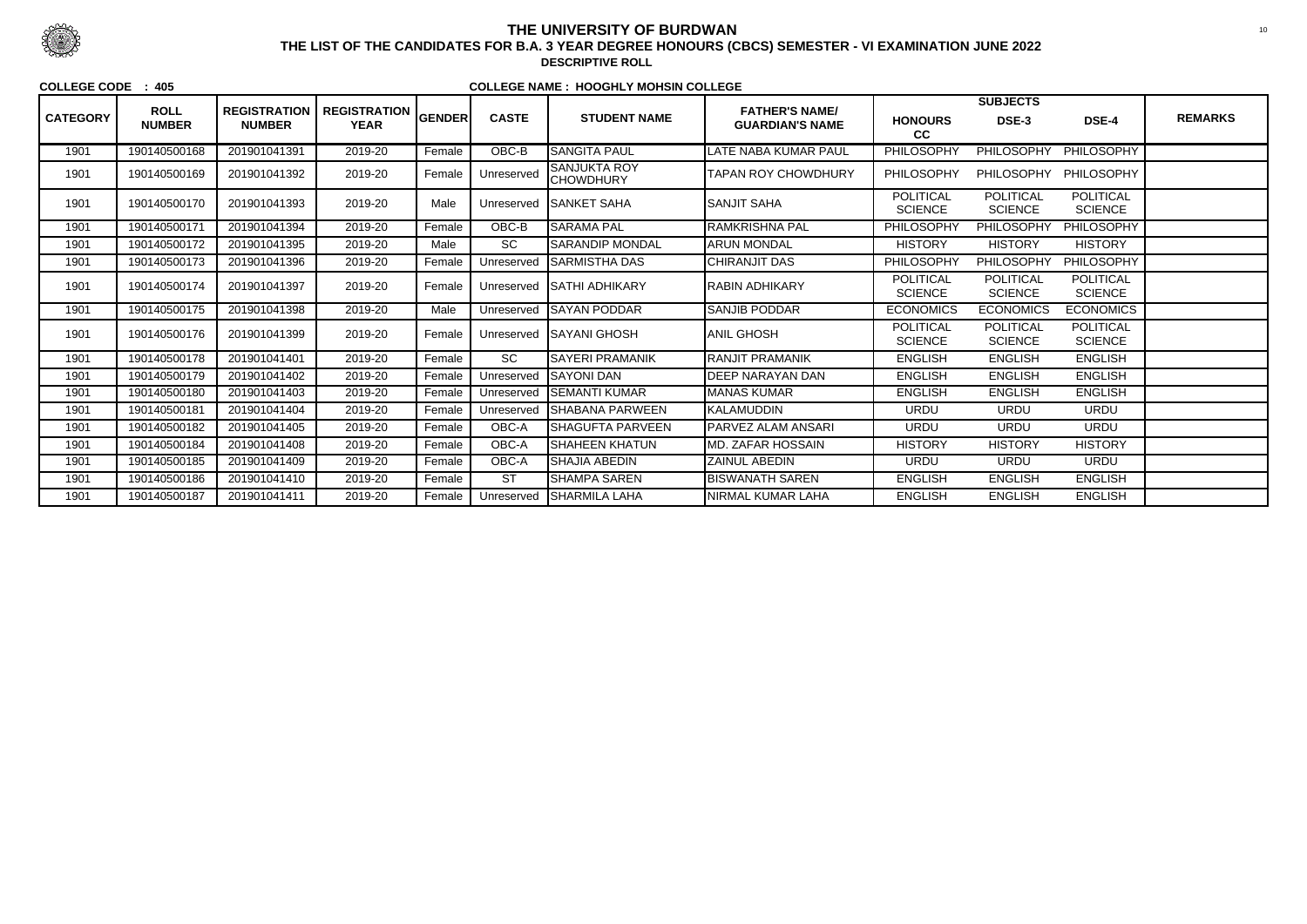|                 |                              |                                      |                                    |               |              |                          |                                                 |                                    | <b>SUBJECTS</b>                    |                                    |                |
|-----------------|------------------------------|--------------------------------------|------------------------------------|---------------|--------------|--------------------------|-------------------------------------------------|------------------------------------|------------------------------------|------------------------------------|----------------|
| <b>CATEGORY</b> | <b>ROLL</b><br><b>NUMBER</b> | <b>REGISTRATION</b><br><b>NUMBER</b> | <b>REGISTRATION</b><br><b>YEAR</b> | <b>GENDER</b> | <b>CASTE</b> | <b>STUDENT NAME</b>      | <b>FATHER'S NAME/</b><br><b>GUARDIAN'S NAME</b> | <b>HONOURS</b><br>cc               | <b>DSE-3</b>                       | DSE-4                              | <b>REMARKS</b> |
| 1901            | 190140500188                 | 201901041412                         | 2019-20                            | Female        | <b>SC</b>    | <b>SHATABDI PATRA</b>    | <b>SUJIT PATRA</b>                              | <b>POLITICAL</b><br><b>SCIENCE</b> | <b>POLITICAL</b><br><b>SCIENCE</b> | <b>POLITICAL</b><br><b>SCIENCE</b> |                |
| 1901            | 190140500189                 | 201901041413                         | 2019-20                            | Male          | Unreserved   | SHIRSENDU MUKHERJEE      | <b>SAGAR MUKHERJEE</b>                          | <b>ENGLISH</b>                     | <b>ENGLISH</b>                     | <b>ENGLISH</b>                     |                |
| 1901            | 190140500190                 | 201901041414                         | 2019-20                            | Male          | OBC-A        | <b>SHOAIB AKHTAR</b>     | <b>SHAUKAT ALI</b>                              | <b>POLITICAL</b><br><b>SCIENCE</b> | <b>POLITICAL</b><br><b>SCIENCE</b> | <b>POLITICAL</b><br><b>SCIENCE</b> |                |
| 1901            | 190140500191                 | 201901041415                         | 2019-20                            | Female        | <b>SC</b>    | <b>SHRABANI BISWAS</b>   | <b>BAPI BISWAS</b>                              | PHILOSOPHY                         | PHILOSOPHY                         | PHILOSOPHY                         |                |
| 1901            | 190140500192                 | 201901041416                         | 2019-20                            | Female        | Unreserved   | <b>SHREYA DATTA</b>      | <b>JAYANTA DATTA</b>                            | PHILOSOPHY                         | PHILOSOPHY                         | PHILOSOPHY                         |                |
| 1901            | 190140500193                 | 201901041417                         | 2019-20                            | Female        | Unreserved   | <b>ISHREYA MUKHERJEE</b> | <b>BISWAJIT MUKHERJEE</b>                       | <b>POLITICAL</b><br><b>SCIENCE</b> | <b>POLITICAL</b><br><b>SCIENCE</b> | <b>POLITICAL</b><br><b>SCIENCE</b> |                |
| 1901            | 190140500194                 | 201901041418                         | 2019-20                            | Female        | Unreserved   | <b>SHREYASI SIL</b>      | <b>RANJIT SIL</b>                               | <b>ECONOMICS</b>                   | <b>ECONOMICS</b>                   | <b>ECONOMICS</b>                   |                |
| 1901            | 190140500195                 | 201901041419                         | 2019-20                            | Female        | Unreserved   | <b>SHRUTI PRASAD</b>     | <b>ANIL PRASAD</b>                              | <b>HINDI</b>                       | <b>HINDI</b>                       | <b>HINDI</b>                       |                |
| 1901            | 190140500196                 | 201901041420                         | 2019-20                            | Male          | Unreserved   | <b>SHUVADIP SAHA</b>     | <b>TAPAN SAHA</b>                               | <b>ECONOMICS</b>                   | <b>ECONOMICS</b>                   | <b>ECONOMICS</b>                   |                |
| 1901            | 190140500197                 | 201901041421                         | 2019-20                            | Female        | <b>ST</b>    | <b>SILA ORAW</b>         | SUKRAHA ORAW                                    | <b>HISTORY</b>                     | <b>HISTORY</b>                     | <b>HISTORY</b>                     |                |
| 1901            | 190140500198                 | 201901041422                         | 2019-20                            | Female        | Unreserved   | <b>SINTHIYA SARKAR</b>   | <b>SOMNATH SARKAR</b>                           | <b>SANSKRIT</b>                    | <b>SANSKRIT</b>                    | <b>SANSKRIT</b>                    |                |
| 1901            | 190140500199                 | 201901041423                         | 2019-20                            | Female        | Unreserved   | <b>SNEHA DUTTA</b>       | <b>RATAN DUTTA</b>                              | <b>HISTORY</b>                     | <b>HISTORY</b>                     | <b>HISTORY</b>                     |                |
| 1901            | 190140500200                 | 201901041424                         | 2019-20                            | Female        | Unreserved   | <b>ISNEHA MITRA</b>      | ISUBHAS KRISHNA MITRA                           | <b>POLITICAL</b><br><b>SCIENCE</b> | <b>POLITICAL</b><br><b>SCIENCE</b> | <b>POLITICAL</b><br><b>SCIENCE</b> |                |
| 1901            | 190140500201                 | 201901041425                         | 2019-20                            | Female        | Unreserved   | <b>SNEHA ROY</b>         | <b>SAMIR ROY</b>                                | <b>SANSKRIT</b>                    | <b>SANSKRIT</b>                    | <b>SANSKRIT</b>                    |                |
| 1901            | 190140500202                 | 201901041426                         | 2019-20                            | Female        | SC           | <b>SNIGDHA BISWAS</b>    | LATE SUBHAS BISWAS                              | <b>BENGALI</b>                     | <b>BENGALI</b>                     | <b>BENGALI</b>                     |                |
| 1901            | 190140500203                 | 201901041427                         | 2019-20                            | Female        | OBC-A        | <b>SOHINI SHABNAM</b>    | SK HABIBUR RAHAMAN                              | <b>ENGLISH</b>                     | <b>ENGLISH</b>                     | <b>ENGLISH</b>                     |                |
| 1901            | 190140500204                 | 201901041428                         | 2019-20                            | Female        | OBC-B        | <b>SOMA DHOLEY</b>       | <b>ASHOK DHOLEY</b>                             | <b>HISTORY</b>                     | <b>HISTORY</b>                     | <b>HISTORY</b>                     |                |
| 1901            | 190140500205                 | 201901041429                         | 2019-20                            | Male          | <b>ST</b>    | <b>SOMNATH HANSDA</b>    | KARTIK HANSDA                                   | <b>POLITICAL</b><br><b>SCIENCE</b> | <b>POLITICAL</b><br><b>SCIENCE</b> | <b>POLITICAL</b><br><b>SCIENCE</b> |                |



## **THE UNIVERSITY OF BURDWAN**<sup>11</sup> **THE LIST OF THE CANDIDATES FOR B.A. 3 YEAR DEGREE HONOURS (CBCS) SEMESTER - VI EXAMINATION JUNE 2022**

**DESCRIPTIVE ROLL**

**COLLEGE CODE : 405**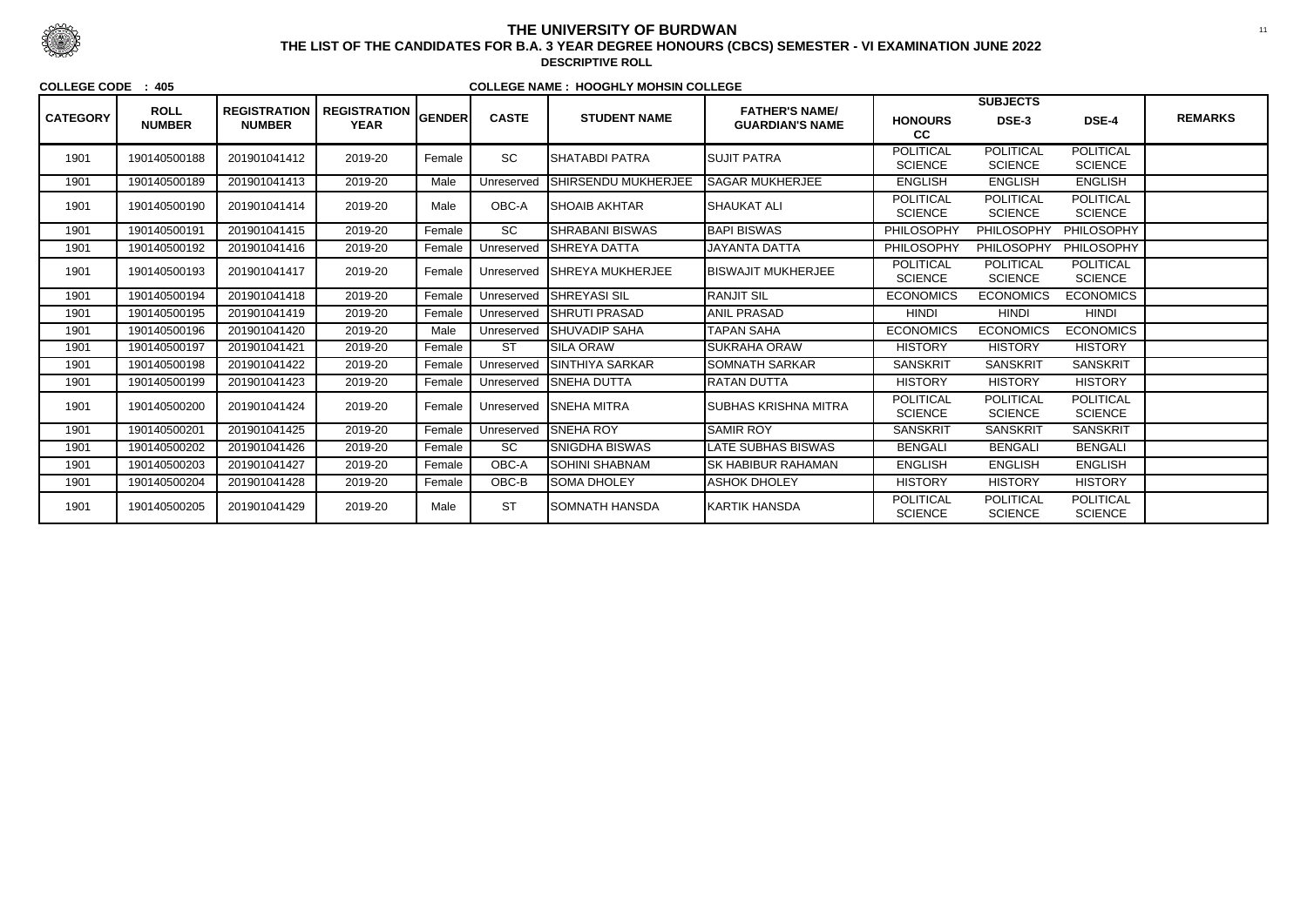|                 |                              |                                      |                                                 |        |              |                                       |                                                 |                                    | <b>SUBJECTS</b>                    |                                    |                |
|-----------------|------------------------------|--------------------------------------|-------------------------------------------------|--------|--------------|---------------------------------------|-------------------------------------------------|------------------------------------|------------------------------------|------------------------------------|----------------|
| <b>CATEGORY</b> | <b>ROLL</b><br><b>NUMBER</b> | <b>REGISTRATION</b><br><b>NUMBER</b> | , REGISTRATION $ _{\sf GENDER} $<br><b>YEAR</b> |        | <b>CASTE</b> | <b>STUDENT NAME</b>                   | <b>FATHER'S NAME/</b><br><b>GUARDIAN'S NAME</b> | <b>HONOURS</b><br>cc               | DSE-3                              | DSE-4                              | <b>REMARKS</b> |
| 1901            | 190140500206                 | 201901041430                         | 2019-20                                         | Female |              | Unreserved SONIYA MAJHI               | TARAK NATH MAJHI                                | <b>POLITICAL</b><br><b>SCIENCE</b> | <b>POLITICAL</b><br><b>SCIENCE</b> | <b>POLITICAL</b><br><b>SCIENCE</b> |                |
| 1901            | 190140500207                 | 201901041431                         | 2019-20                                         | Female | Unreserved   | <b>SOUMITA SEN</b>                    | <b>PRAKASH SEN</b>                              | <b>SANSKRIT</b>                    | <b>SANSKRIT</b>                    | <b>SANSKRIT</b>                    |                |
| 1901            | 190140500208                 | 201901041432                         | 2019-20                                         | Male   | $OBC-B$      | <b>SOURASHIS GHOSH</b>                | <b>I</b> SANDIP GHOSH                           | <b>POLITICAL</b><br><b>SCIENCE</b> | <b>POLITICAL</b><br><b>SCIENCE</b> | POLITICAL<br><b>SCIENCE</b>        |                |
| 1901            | 190140500209                 | 201901041433                         | 2019-20                                         | Male   | Unreserved   | <b>SOURAV SIKDAR</b>                  | <b>GAUTAM SIKDAR</b>                            | <b>HISTORY</b>                     | <b>HISTORY</b>                     | <b>HISTORY</b>                     |                |
| 1901            | 190140500210                 | 201901041434                         | 2019-20                                         | Male   | Unreserved   | <b>ISOUVIK SAMANTA</b>                | <b>TAPAS SAMANTA</b>                            | <b>HISTORY</b>                     | <b>HISTORY</b>                     | <b>HISTORY</b>                     |                |
| 1901            | 190140500211                 | 201901041435                         | 2019-20                                         | Female | OBC-B        | <b>SRIJITA DAS</b>                    | <b>SANJIB DAS</b>                               | PHILOSOPHY                         | <b>PHILOSOPHY</b>                  | PHILOSOPHY                         |                |
| 1901            | 190140500212                 | 201901041436                         | 2019-20                                         | Male   | Unreserved   | <b>ISRIKANTA SAHA</b>                 | <b>ASHIM SAHA</b>                               | <b>POLITICAL</b><br><b>SCIENCE</b> | <b>POLITICAL</b><br><b>SCIENCE</b> | <b>POLITICAL</b><br><b>SCIENCE</b> |                |
| 1901            | 190140500213                 | 201901041437                         | 2019-20                                         | Female | Unreserved   | <b>SRIPARNA SEAL</b>                  | <b>TAPAN SEAL</b>                               | PHILOSOPHY                         | PHILOSOPHY                         | PHILOSOPHY                         |                |
| 1901            | 190140500214                 | 201901041438                         | 2019-20                                         | Male   | Unreserved   | <b>SUBHADEEP KUMAR</b><br><b>SOME</b> | <b>SHYAMAL KRISHNA SOME</b>                     | <b>ECONOMICS</b>                   | <b>ECONOMICS</b>                   | <b>ECONOMICS</b>                   |                |
| 1901            | 190140500215                 | 201901041439                         | 2019-20                                         | Male   | Unreserved   | <b>ISUBHAM KUMAR NAYEK</b>            | <b>TAPAS KUMAR NAYEK</b>                        | <b>ENGLISH</b>                     | <b>ENGLISH</b>                     | <b>ENGLISH</b>                     |                |
| 1901            | 190140500216                 | 201901041440                         | 2019-20                                         | Female | SC           | <b>SUDESHNA ADHIKARY</b>              | SUSHIL ADHIKARY                                 | PHILOSOPHY                         | <b>PHILOSOPHY</b>                  | PHILOSOPHY                         |                |
| 1901            | 190140500217                 | 201901041441                         | 2019-20                                         | Male   | OBC-B        | ISUDIP GHOSH                          | SUKESH GHOSH                                    | <b>SANSKRIT</b>                    | <b>SANSKRIT</b>                    | <b>SANSKRIT</b>                    |                |
| 1901            | 190140500218                 | 201901041442                         | 2019-20                                         | Male   | <b>SC</b>    | <b>SUDIP MALIK</b>                    | <b>LAXMAN MALIK</b>                             | <b>HISTORY</b>                     | <b>HISTORY</b>                     | <b>HISTORY</b>                     |                |
| 1901            | 190140500219                 | 201901041443                         | 2019-20                                         | Female | Unreserved   | <b>SUDIPA SAHA</b>                    | <b>SAMIR SAHA</b>                               | PHILOSOPHY                         | <b>PHILOSOPHY</b>                  | PHILOSOPHY                         |                |
| 1901            | 190140500220                 | 201901041444                         | 2019-20                                         | Female | Unreserved   | <b>SUFIA SHANA</b>                    | <b>MD SHANAULLAH ANSARI</b>                     | <b>URDU</b>                        | <b>URDU</b>                        | <b>URDU</b>                        |                |
| 1901            | 190140500222                 | 201901041446                         | 2019-20                                         | Female | SC           | SUJATA MONDAL                         | <b>JAYANTA MONDAL</b>                           | PHILOSOPHY                         | <b>PHILOSOPHY</b>                  | PHILOSOPHY                         |                |
| 1901            | 190140500223                 | 201901041447                         | 2019-20                                         | Female | SC           | <b>SUMANA DAS</b>                     | <b>JAGANNATH DAS</b>                            | PHILOSOPHY                         | <b>PHILOSOPHY</b>                  | PHILOSOPHY                         |                |
| 1901            | 190140500224                 | 201901041448                         | 2019-20                                         | Female | OBC-B        | ISUMANA GHOSH                         | <b>MILAN GHOSH</b>                              | <b>BENGALI</b>                     | <b>BENGALI</b>                     | <b>BENGALI</b>                     |                |



## **THE UNIVERSITY OF BURDWAN**

 <sup>12</sup> **THE LIST OF THE CANDIDATES FOR B.A. 3 YEAR DEGREE HONOURS (CBCS) SEMESTER - VI EXAMINATION JUNE 2022DESCRIPTIVE ROLL**

**COLLEGE CODE : 405**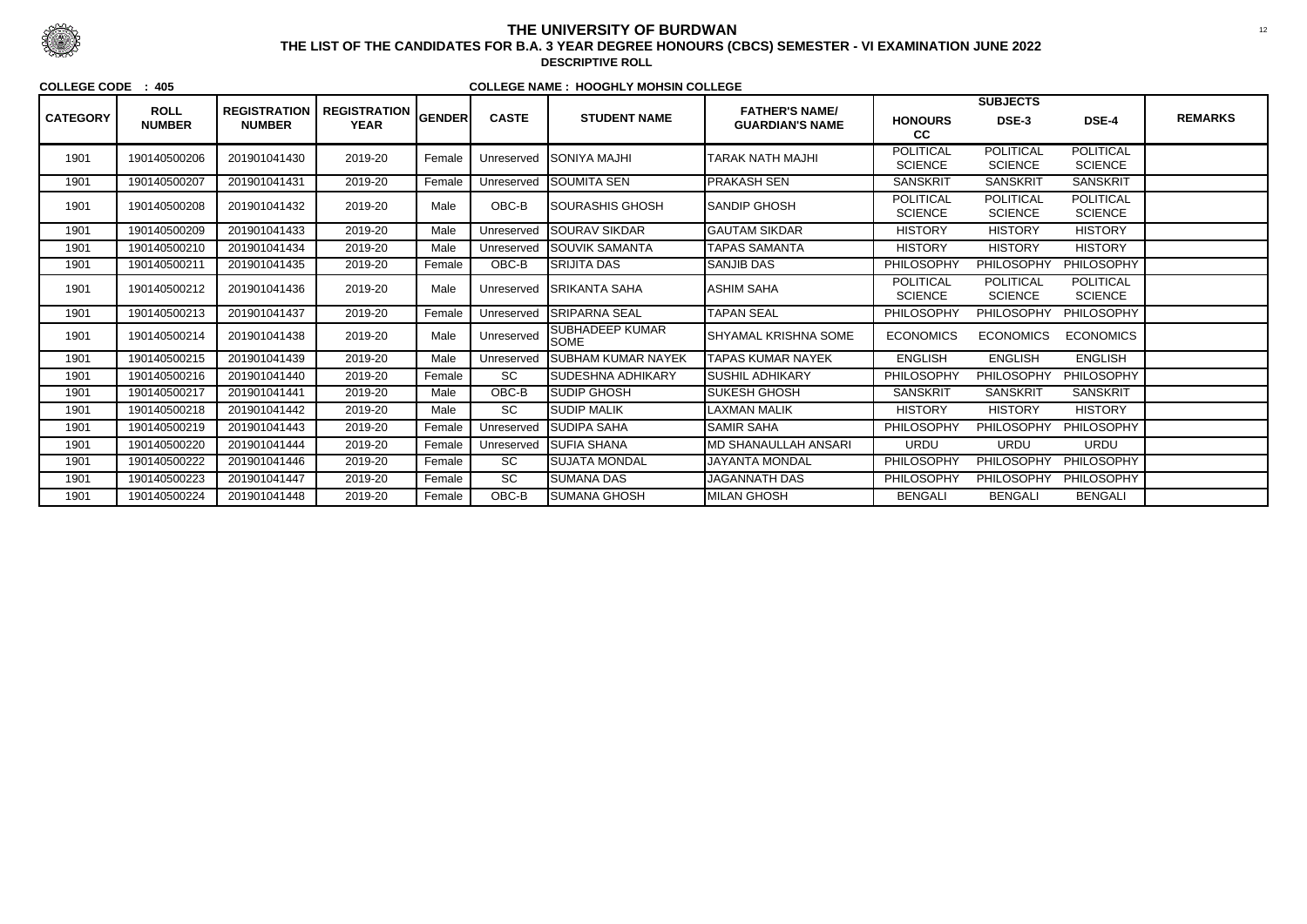| <b>CATEGORY</b> | <b>ROLL</b><br><b>NUMBER</b> | <b>REGISTRATION</b><br><b>NUMBER</b> | REGISTRATION GENDER<br><b>YEAR</b> |        | <b>CASTE</b>    | <b>STUDENT NAME</b>      | <b>FATHER'S NAME/</b><br><b>GUARDIAN'S NAME</b> | <b>SUBJECTS</b>                    |                                    |                                    |                |
|-----------------|------------------------------|--------------------------------------|------------------------------------|--------|-----------------|--------------------------|-------------------------------------------------|------------------------------------|------------------------------------|------------------------------------|----------------|
|                 |                              |                                      |                                    |        |                 |                          |                                                 | <b>HONOURS</b><br>cc               | DSE-3                              | DSE-4                              | <b>REMARKS</b> |
| 1901            | 190140500225                 | 201901041449                         | 2019-20                            | Female | $\overline{SC}$ | <b>SUMANA RAJBANSHI</b>  | <b>GANESH RAJBANSHI</b>                         | PHILOSOPHY                         | <b>PHILOSOPHY</b>                  | PHILOSOPHY                         |                |
| 1901            | 190140500226                 | 201901041450                         | 2019-20                            | Female | $\overline{SC}$ | <b>SUMANA RAY</b>        | <b>SUSANTA KUMAR RAY</b>                        | <b>HISTORY</b>                     | <b>HISTORY</b>                     | <b>HISTORY</b>                     |                |
| 1901            | 190140500227                 | 201901041451                         | 2019-20                            | Female | $OBC-B$         | SUMITA SHAW              | RAMANAND SHAW                                   | <b>BENGALI</b>                     | <b>BENGALI</b>                     | <b>BENGALI</b>                     |                |
| 1901            | 190140500228                 | 201901041452                         | 2019-20                            | Female | <b>SC</b>       | SUMONA MONDAL            | <b>KARTICK KUMAR MONDAL</b>                     | <b>ENGLISH</b>                     | <b>ENGLISH</b>                     | <b>ENGLISH</b>                     |                |
| 1901            | 190140500229                 | 201901041453                         | 2019-20                            | Female | Unreserved      | <b>SUNITA DAS</b>        | <b>BISWANATH DAS</b>                            | <b>SANSKRIT</b>                    | <b>SANSKRIT</b>                    | <b>SANSKRIT</b>                    |                |
| 1901            | 190140500230                 | 201901041454                         | 2019-20                            | Female | <b>ST</b>       | <b>SUNITA ORAON</b>      | <b>BIJOY ORAON</b>                              | <b>POLITICAL</b><br><b>SCIENCE</b> | <b>POLITICAL</b><br><b>SCIENCE</b> | POLITICAL<br><b>SCIENCE</b>        |                |
| 1901            | 190140500231                 | 201901041455                         | 2019-20                            | Female | Unreserved      | ISUPARNA PAUL            | LAKSHMI KANTA PAUL                              | <b>HISTORY</b>                     | <b>HISTORY</b>                     | <b>HISTORY</b>                     |                |
| 1901            | 190140500232                 | 201901041456                         | 2019-20                            | Male   | $OBC-B$         | <b>SUPRIYA KARMAKAR</b>  | <b>BISWANATH KARMAKAR</b>                       | <b>ENGLISH</b>                     | <b>ENGLISH</b>                     | <b>ENGLISH</b>                     |                |
| 1901            | 190140500233                 | 201901041457                         | 2019-20                            | Female | OBC-B           | <b>I</b> SUPRIYA SHAW    | <b>PREM CHAND SHAW</b>                          | <b>SANSKRIT</b>                    | <b>SANSKRIT</b>                    | <b>SANSKRIT</b>                    |                |
| 1901            | 190140500234                 | 201901041458                         | 2019-20                            | Male   | Unreserved      | <b>SUPRIYO DEBNATH</b>   | NIKHIL DEBNATH                                  | <b>BENGALI</b>                     | <b>BENGALI</b>                     | <b>BENGALI</b>                     |                |
| 1901            | 190140500235                 | 201901041460                         | 2019-20                            | Male   | Unreserved      | <b>ISURAJIT BISWAS</b>   | <b>SADHAN BISWAS</b>                            | <b>HISTORY</b>                     | <b>HISTORY</b>                     | <b>HISTORY</b>                     |                |
| 1901            | 190140500236                 | 201901041461                         | 2019-20                            | Male   | SC              | <b>SUSANTA BISWAS</b>    | <b>SADANANDA BISWAS</b>                         | <b>BENGALI</b>                     | <b>BENGALI</b>                     | <b>BENGALI</b>                     |                |
| 1901            | 190140500237                 | 201901041462                         | 2019-20                            | Female | SC              | SUSHMITA MONDAL          | ISOMENATH MONDAL                                | PHILOSOPHY                         | <b>PHILOSOPHY</b>                  | PHILOSOPHY                         |                |
| 1901            | 190140500238                 | 201901041463                         | 2019-20                            | Female | <b>SC</b>       | <b>SUSMITA DAS</b>       | <b>SUSHIL DAS</b>                               | <b>POLITICAL</b><br><b>SCIENCE</b> | <b>POLITICAL</b><br><b>SCIENCE</b> | <b>POLITICAL</b><br><b>SCIENCE</b> |                |
| 1901            | 190140500239                 | 201901041464                         | 2019-20                            | Female | <b>SC</b>       | <b>ISUSMITA DAS</b>      | <b>TARAK DAS</b>                                | <b>POLITICAL</b><br><b>SCIENCE</b> | <b>POLITICAL</b><br><b>SCIENCE</b> | <b>POLITICAL</b><br><b>SCIENCE</b> |                |
| 1901            | 190140500240                 | 201901041465                         | 2019-20                            | Female | Unreserved      | <b>ISUSMITA DUTTA</b>    | <b>SWARUP DUTTA</b>                             | PHILOSOPHY                         | <b>PHILOSOPHY</b>                  | PHILOSOPHY                         |                |
| 1901            | 190140500241                 | 201901041466                         | 2019-20                            | Male   | $OBC-B$         | <b>ISWARAJ PARAMANIK</b> | SAMBHU CHARAN<br><b>PARAMANIK</b>               | <b>ENGLISH</b>                     | <b>ENGLISH</b>                     | <b>ENGLISH</b>                     |                |
| 1901            | 190140500242                 | 201901041467                         | 2019-20                            | Female | Unreserved      | <b>SWETA BANERJEE</b>    | <b>SHYAMAL BANERJEE</b>                         | <b>ENGLISH</b>                     | <b>ENGLISH</b>                     | <b>ENGLISH</b>                     |                |



## **THE UNIVERSITY OF BURDWAN**<sup>13</sup> **THE LIST OF THE CANDIDATES FOR B.A. 3 YEAR DEGREE HONOURS (CBCS) SEMESTER - VI EXAMINATION JUNE 2022**

**DESCRIPTIVE ROLL**

#### **COLLEGE CODE : 405**